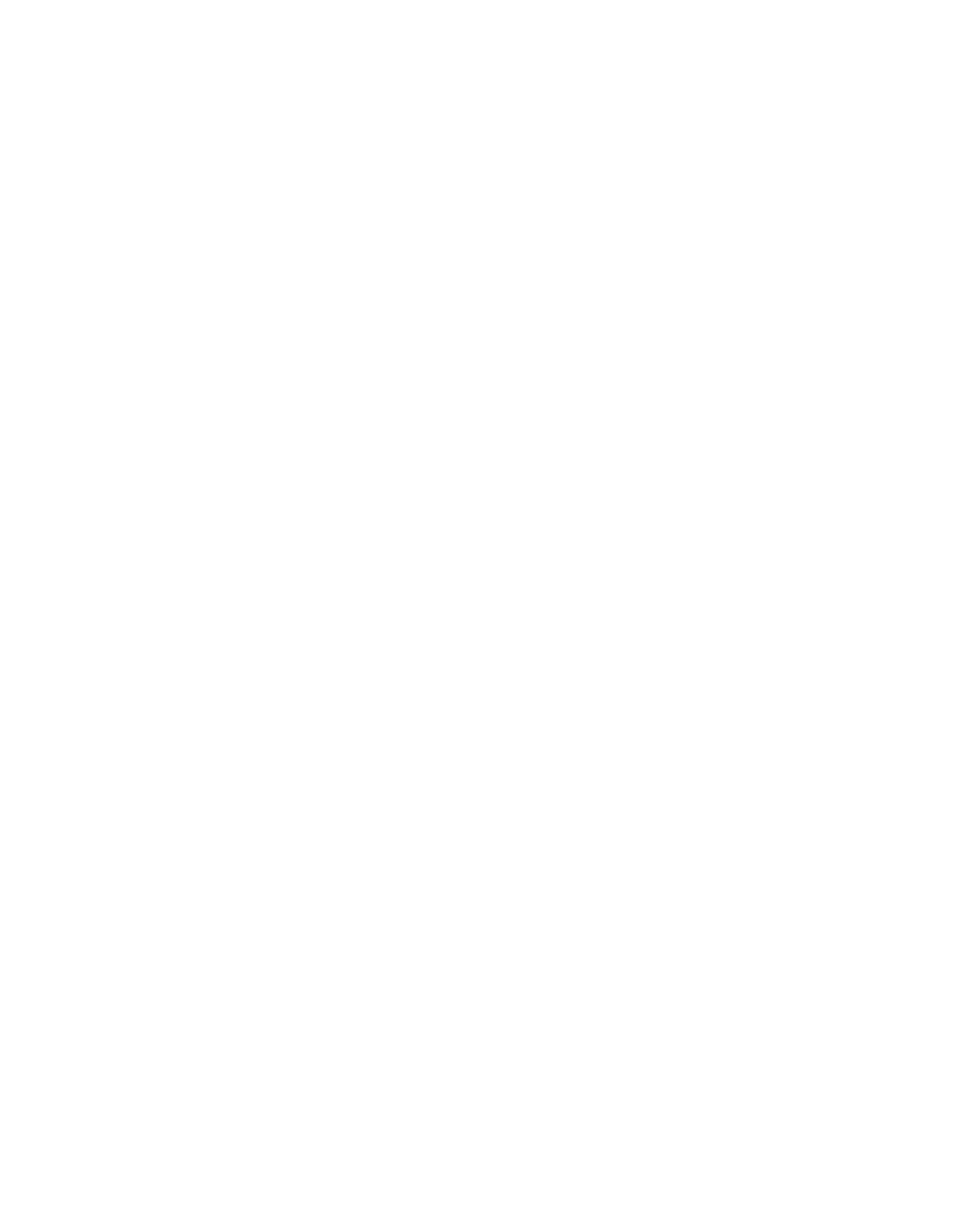# **Table of Contents**

### **INTRODUCTION**

|                              | Preparedness                            |  |
|------------------------------|-----------------------------------------|--|
|                              | Personal Safety Tips                    |  |
|                              | Suspicious Activity                     |  |
|                              |                                         |  |
| <b>EVACUATION PROCEDURES</b> |                                         |  |
| 77                           | Evacuation                              |  |
| 13                           | Evacuation of Persons with Disabilities |  |
|                              |                                         |  |

Public Address System (PAS)

### **SHELTER-IN-PLACE**

Shelter-in-Place

### **EMERGENCY HAZARDS**

- Medical Emergency
- Fire
- Hazardous Spill Response
- Utility Failure
- Explosion
- Bomb Threat
- Telephone Bomb Threat Checklist
- Suspicious Mail and Packages
- Severe Weather
- Flooding
- Earthquake
- Civil Disturbance
- Armed Intruder
- Threatening and Violent Behaviour

### **REFERENCE MAP**

Main Campus Map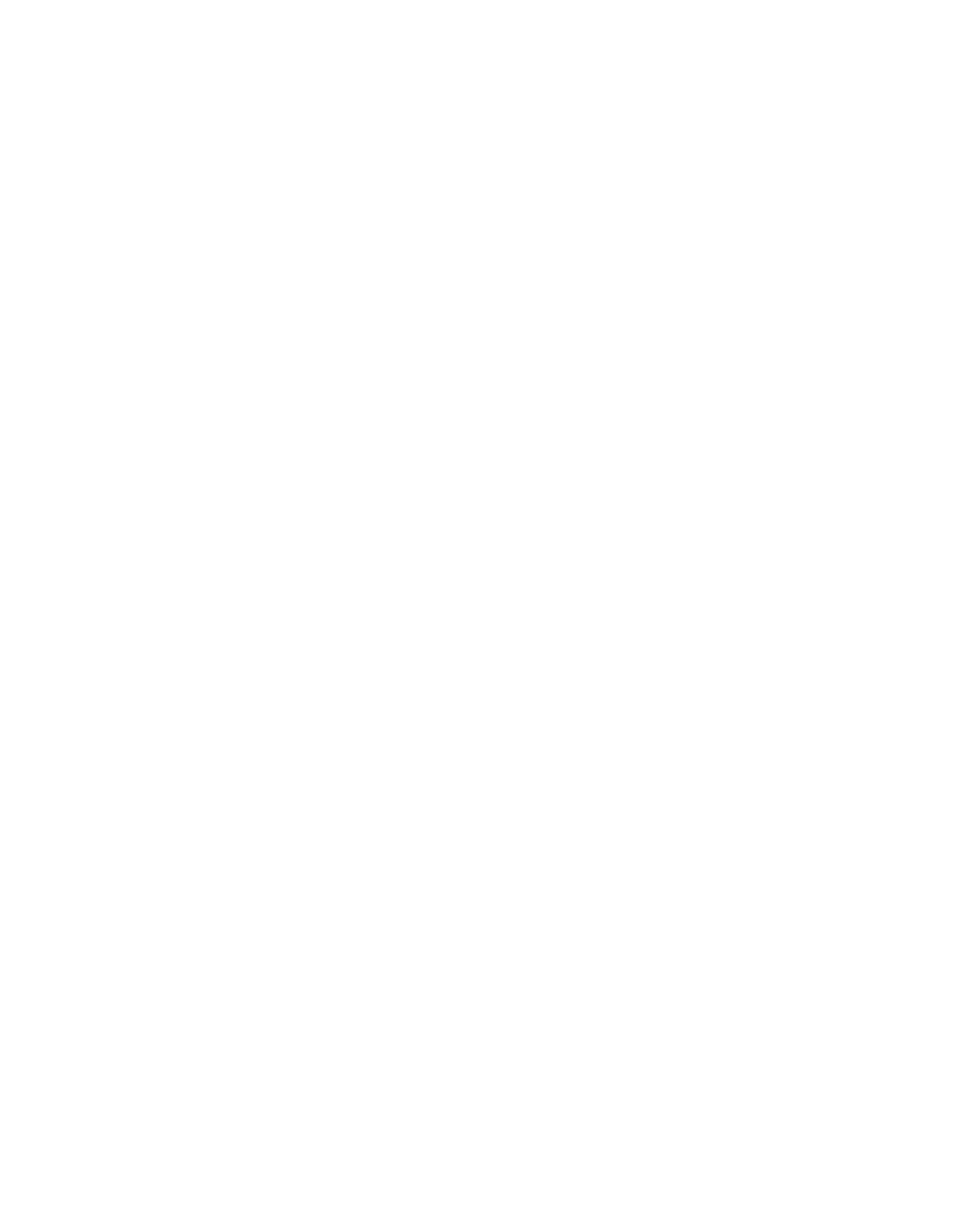# **Preparedness**

**Please take the time to familiarize yourself with this manual and leave it somewhere accessible. It is here to inform you of the College's plan for handling emergencies and to help you to protect yourself and others at the College.**

The better you are prepared, the better you can act to minimize panic or confusion that may occur during an emergency.

Langara College's plan outlines roles and responsibilities for trained members of the College community at both incident and support levels, but any of us may need to take charge if we are the first on the scene.

In an emergency situation, if you are the first staff person on scene, you must be prepared to:

- *•* Take charge.
- *•* Call Police/Fire/Ambulance at 911 (9-911 from a campus phone).
- *•* Call Security at 4444 from a campus phone or from any YELLOW call station.
- *•* Remain at the scene until relieved of responsibility by Security or Senior College Personnel. Senior Personnel from the Facilities department will eventually assume responsibility for incident command and site-level response.

### **RESPONSE PRIORITIES:**

- 1. Provide for the safety and health of all responders.
- 2. Save lives.
- 3. Reduce suffering.
- 4. Protect public health.
- 5. Protect infrastructures.
- 6. Protect property.
- 7. Protect the environment.
- 8. Reduce economic and social loss.

No matter what the emergency, stop and think before you act, and then act decisively.

Please visit **www.langara.ca/campus-facilities/ security/emergency-management/index.html** for more information on how you can be better prepared for an emergency situation.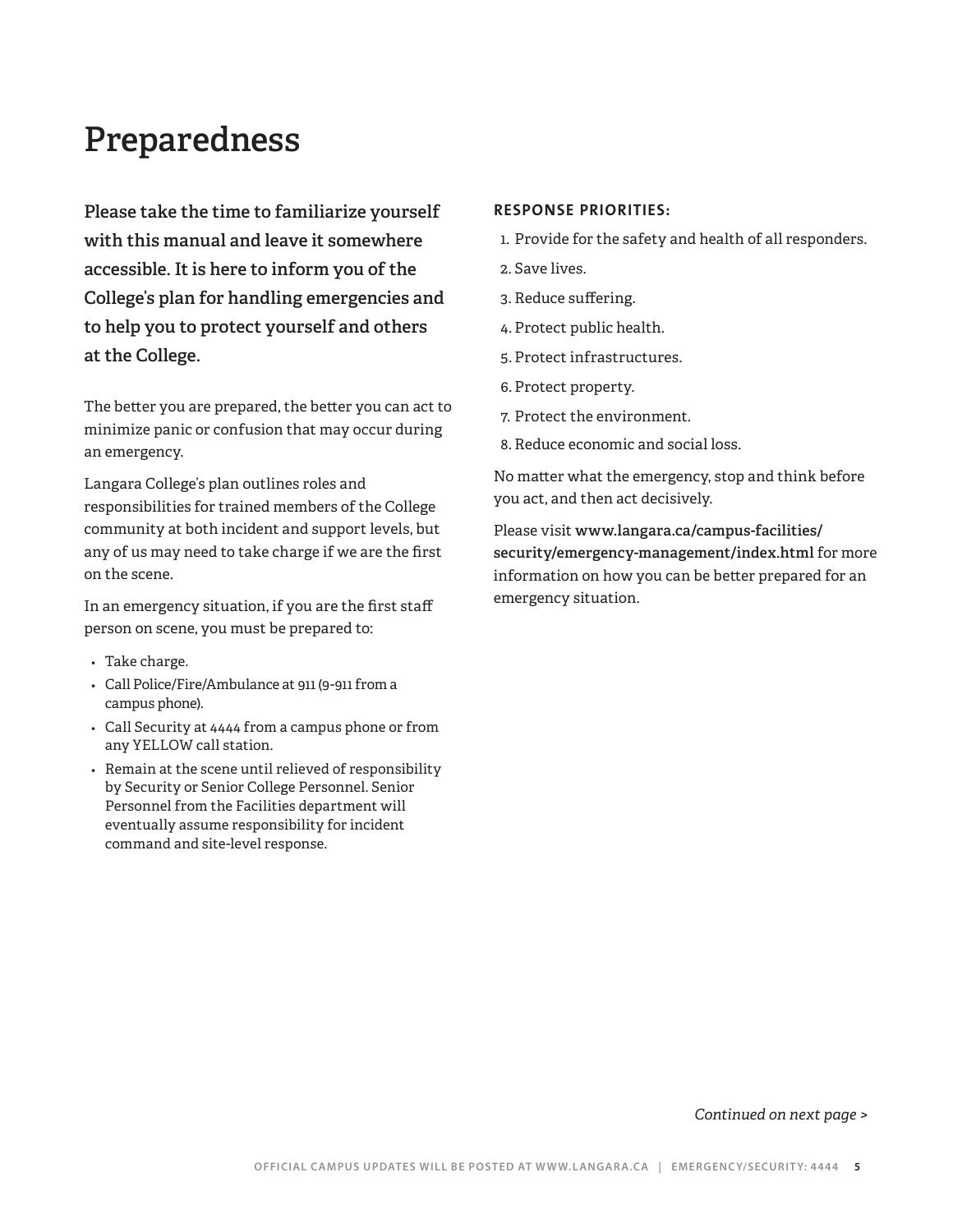### **CAMPUS CLOSURE**

The College will post a notice at www.langara.ca and contact major radio and TV stations to make an announcement in the event of a decision by the President or designate to close the College or any parts of it.

### **REMAIN INFORMED**

In the event of a sustained disruption of College services due to an emergency, weather conditions or other circumstances, notices and information updates will be posted to the College's website at www.langara.ca.

The College website is your primary means of staying informed. Broadcast e-mail and voicemail, information hotlines, social media, radio announcements or other forms of communication will be secondary to the website.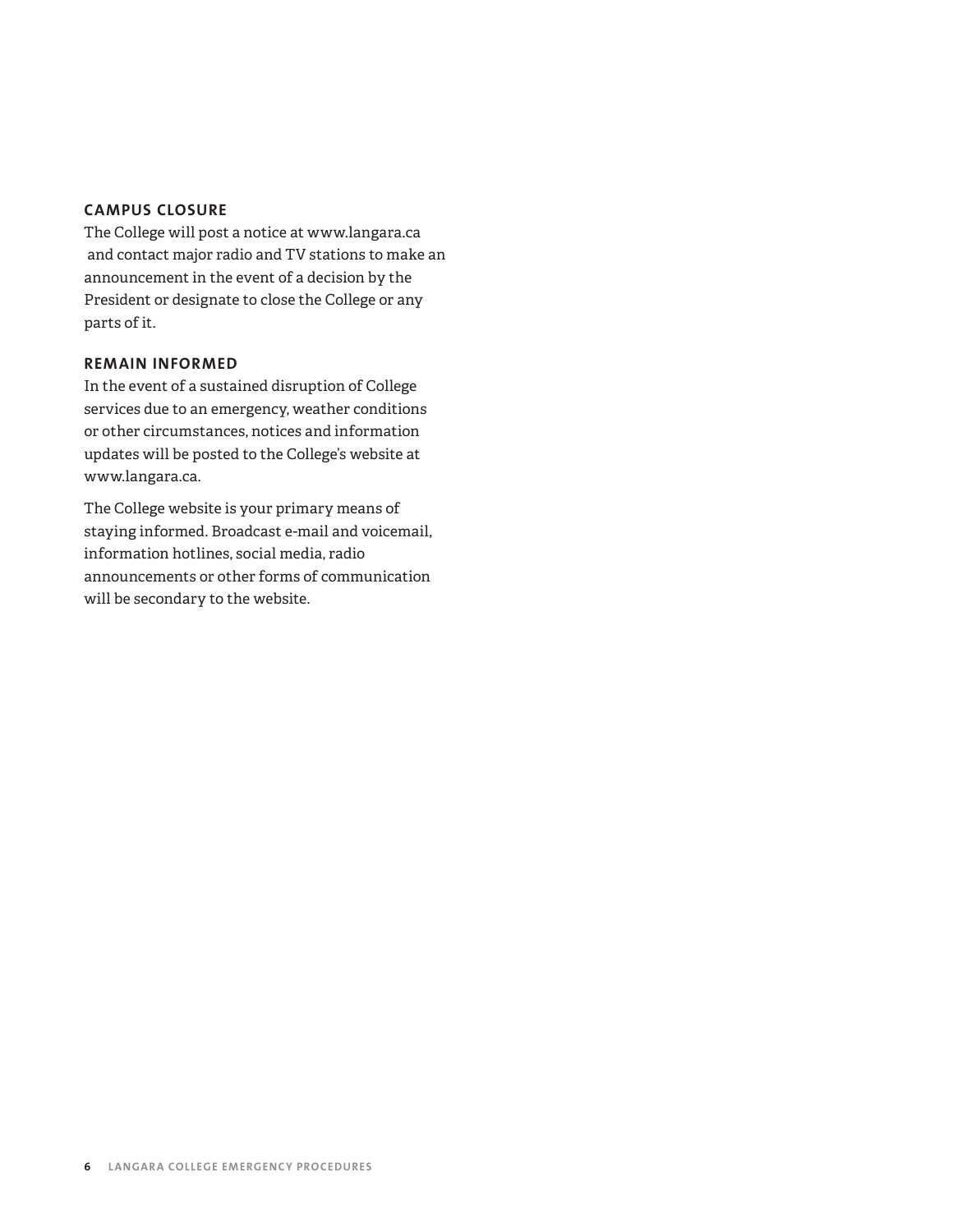# **Personal Safety Tips**

### **PEDESTRIAN SAFETY**

- *•* Know where you are and trust your instincts when walking or driving. Leave if a place or situation does not feel right. Walk purposefully and confidently.
- *•* Avoid shortcuts and isolated areas when walking after dark. Do not walk alone in unfamiliar areas. Travel in groups of three or more if possible.
- *•* Take advantage of evening and late night Safe Walk service offered by Langara College Security. The service is offered 24 hours / 7 days a week. To request Safe Walk, call security at 604.562.1011.
- *•* Avoid undesirable neighbourhoods at any time of the day if possible.
- *•* Familiarize yourself with emergency call locations on Langara campus.
- *•* Do not carry large sums of cash.
- *•* Do not resist an armed robber. Call security immediately at 4444 if on campus; otherwise call police at 911. Try to remember the details of the robber's appearance for an investigation.

### **VEHICLE SAFETY**

- *•* Look inside your vehicle every time before getting in. Check underneath as approaching.
- *•* Never leave your car keys unattended inside the car even for a minute.
- *•* Keep windows up and doors locked for protection, when traveling in your vehicle.
- *•* Do not leave your belongings visible in your car, take them with you or lock inside the trunk.
- *•* Park your car in a busy area or near your colleagues/classmates.
- *•* Never look for your keys when standing next to your vehicle; have them ready in your hand.
- *•* Do not stop to help occupants of disabled vehicles. Continue driving and call assistance for them instead.
- *•* When your vehicle breaks down, remain locked in your car and ask them to phone for assistance if someone stops and offers help.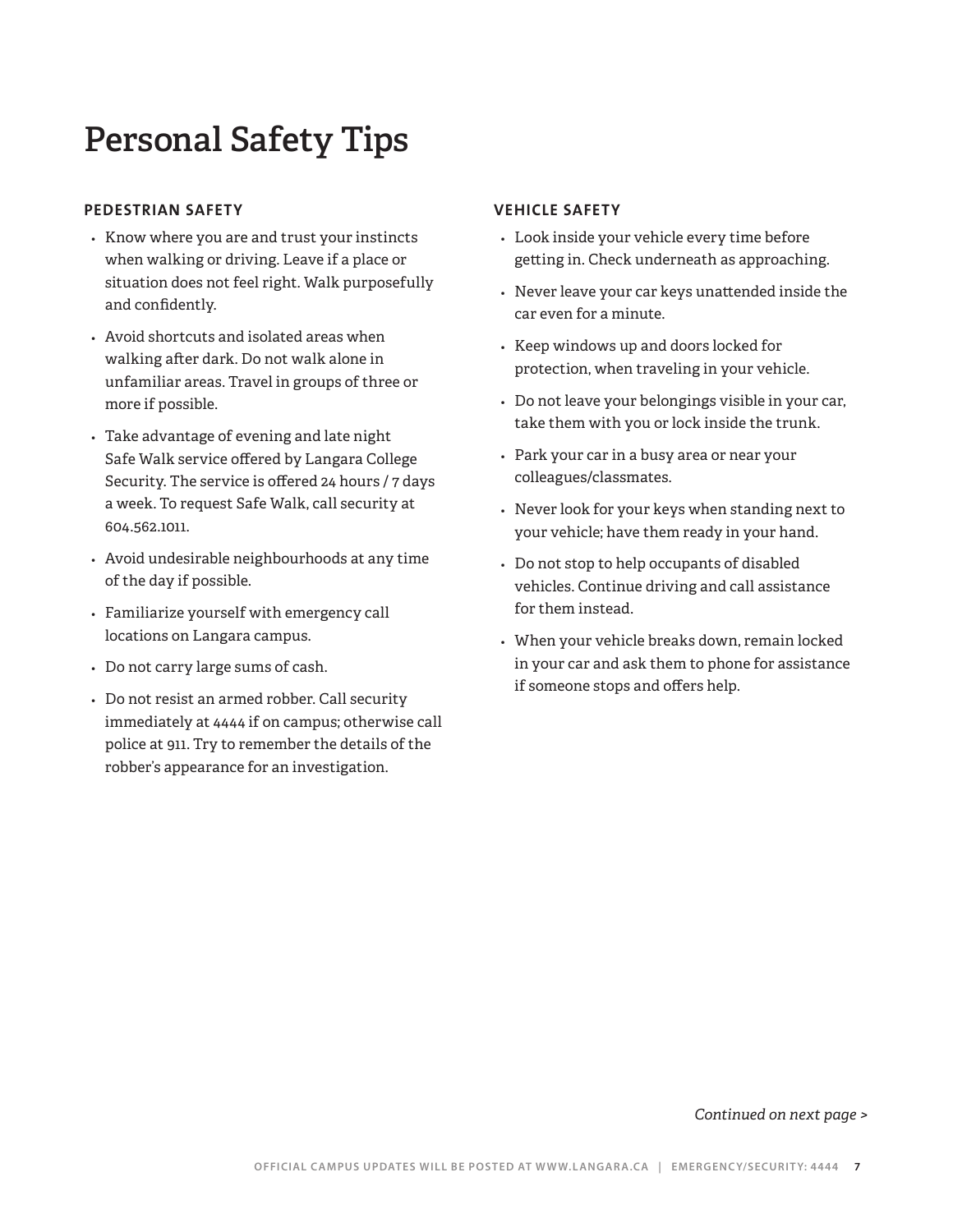### **OFFICE SAFETY**

- *•* Do not walk away leaving your office door unlocked. It takes a thief a few seconds to steal your property.
- *•* Do not leave messages on your door stating your time of return.
- *•* Do not put address on your key ring, leave keys in hiding places, unattended or with unauthorized personnel.
- *•* Do not let a stranger into your office for any reason. If they need to phone for an assistance/emergency, offer to do it for them.
- *•* If you encounter a stranger in your office, project calmness and confidence. Challenge persons only when you can do so safely and never alone. Call campus security at 4444 immediately.
- *•* Keep office doors locked when working alone or after hours. Remain vigilant when leaving the office/building. Use Safe Walk service as needed by calling 604.562.1011.

### **ELEVATOR SAFETY**

- *•* Look inside an elevator before entering; do not enter if a person inside makes you feel uncomfortable.
- *•* If a suspicious person enters, exit before the door closes.
- *•* When you are in the elevator, stand beside the control panel. All elevators have an emergency button or phone to call for help.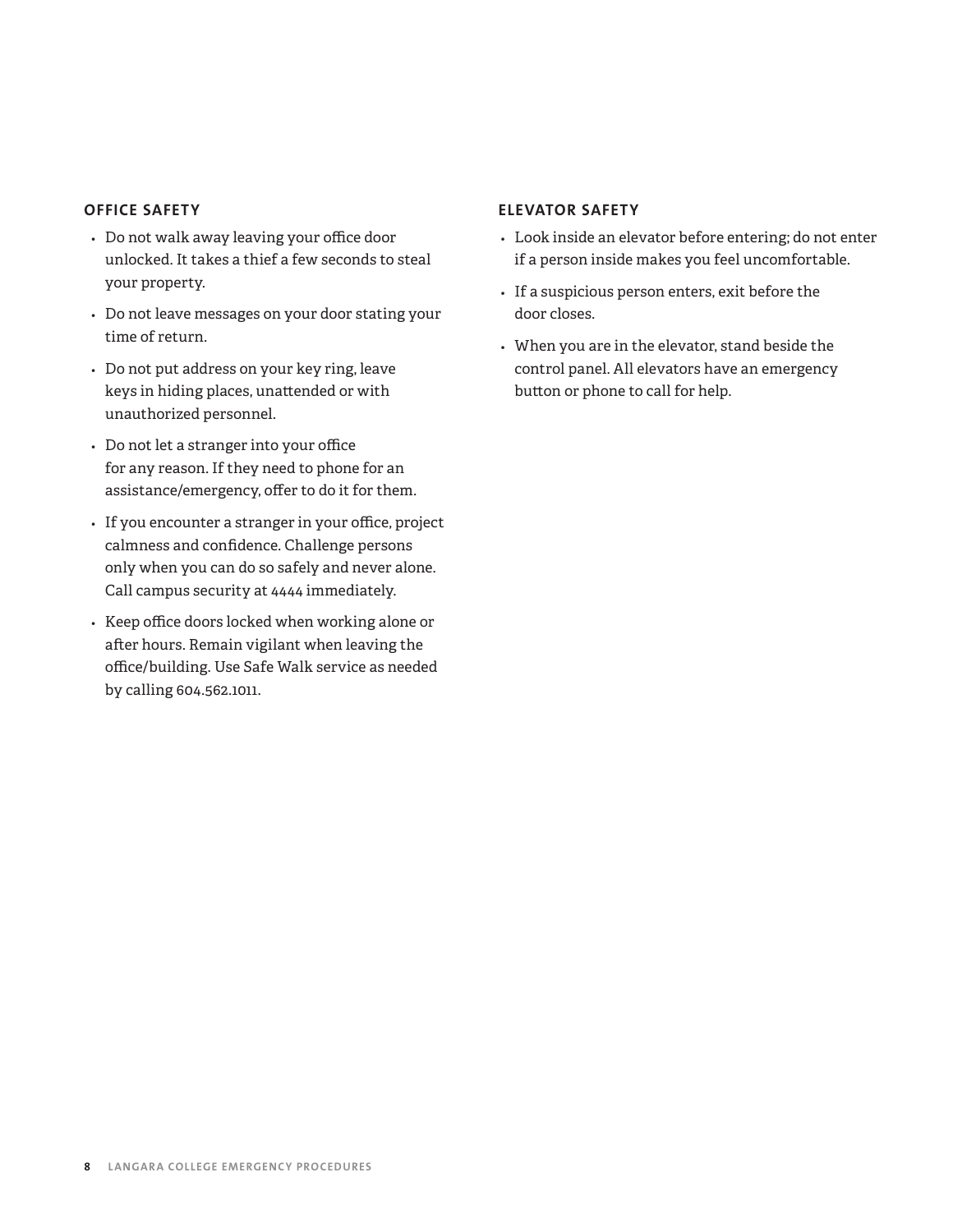# **Suspicious Activity**

### **GENERAL TIPS**

- *•* Remain calm.
- *•* Contact College Security at 4444.
- *•* Know your location and time of the incident.
- *•* Describe the person(s) involved as detailed as possible:
	- *•* Gender;
	- *•* Height and weight;
	- *•* Hair and eye colour;
	- *•* Complexion;
	- *•* Glasses or sunglasses;
	- *•* Tattoos, scars, markings; and
	- *•* Clothing.
- *•* Report the person(s) location or direction of travel and method of transportation.
- *•* Describe vehicle(s) involved as detailed as possible:
	- *•* Colour;
	- *•* Make and year;
	- *•* Model;
	- *•* Body style;
	- *•* Damage, rust or markings; and
	- *•* Licence plate number.
- *•* Do not let unauthorized person(s) into the building/office.
- *•* Do not confront the person(s) or block exits.

If you encounter any of these types of activities/ behaviours listed below on the College premises please contact Security at 4444 immediately:

- *•* A person running or leaving quickly and looking about stealthily as if he/she were being watched or chased.
- *•* An unauthorized person hauling property such as a TV, office equipment, lab equipment, or a locked bike, at an unusual time or location.
- *•* A person going door-to-door in campus buildings. This person may be looking for an opportunity to steal unattended property from unsecured offices, classrooms or labs.
- *•* Anyone forcing their way into a locked vehicle, pulling on multiple car door handles, or forcing their way into an office/classroom/lab or restricted area.
- *•* Business transactions being held at a vehicle indicating an illegal drug or stolen property sale.
- *•* Occupant(s) sitting in a parked vehicle checking out the area. Car or person(s) repeatedly circling the area. These persons may be lookouts for a crime in progress (burglary, robbery, etc.) or be plotting a crime.
- *•* Someone being forced into a vehicle. This may indicate kidnapping. It is essential that you note the car's license plate, its model and persons involved.
- *•* A person showing unusual mental or physical symptoms. This person may be injured in need of medical or psychiatric help or under the influence of illegal drugs/medications.
- *•* Strange noises such as gunshots, yelling or fighting sounds.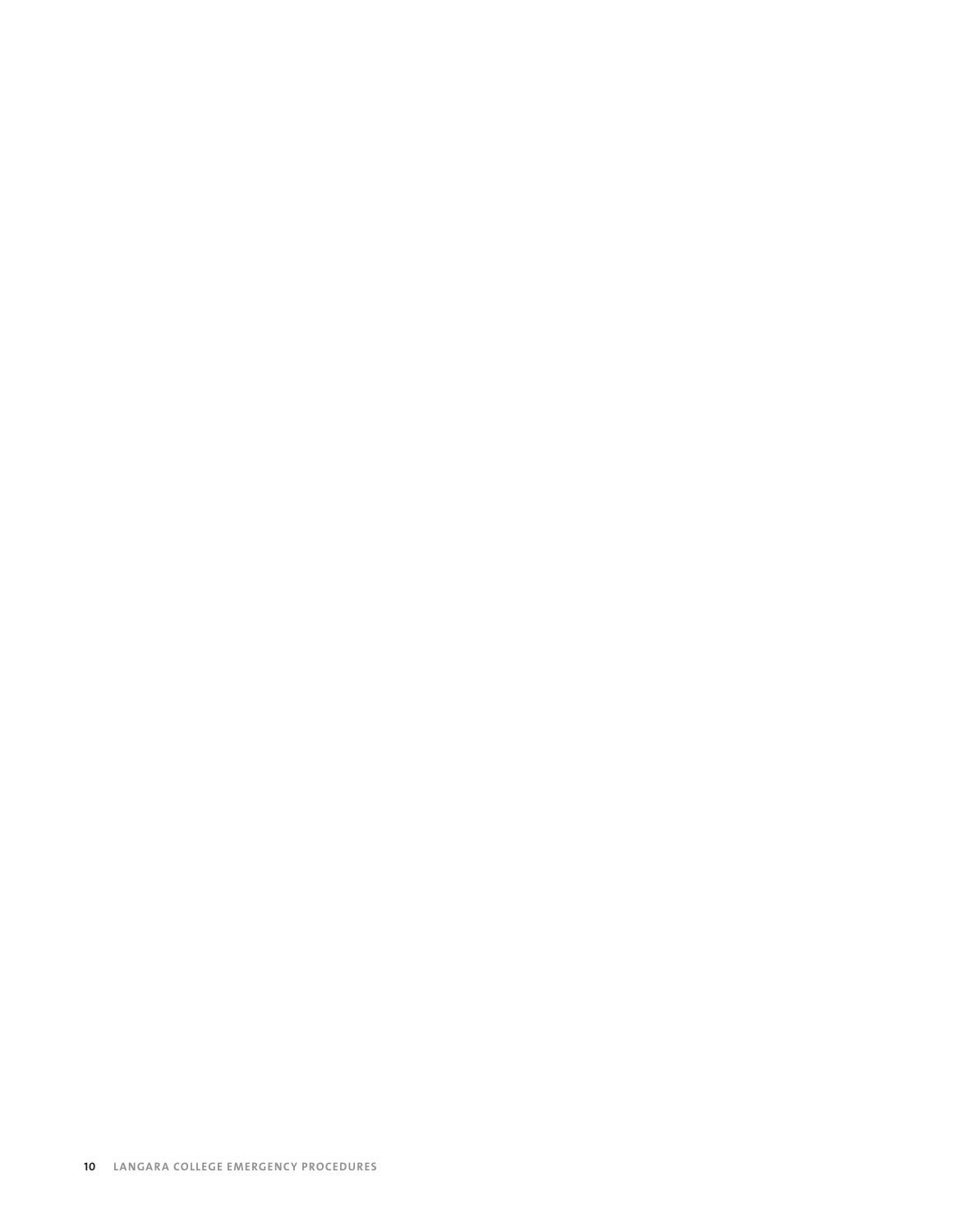# **Evacuation**

### **BE PREPARED**

Familiarize yourself with the evacuation procedure posted by the elevator on each building floor.

### **ALARM STATUS**

Usually an emergency alarm sounds (bell or bong which may be followed by a public address system (PAS) announcement with information about the evacuation.)

- 1. First Stage Warning Alarm (Slow beat of the alarm bells; 20 beats per minute).
	- *•* DO NOT EVACUATE. Note: First stage alarm bells not accessible in Building L, the underground parking, and portables (see map on page 37).
- 2. Second Stage General Evacuation Alarm (Continuous ringing of the alarm bells).
	- *•* EVACUATE TO BUILDING EXTERIORS.
	- *•* Follow directions provided through the public address system (PAS).

### **SAFE ASSEMBLY AREAS (AA)**

*(see map on page 37)*

In the event of an emergency evacuation, individuals should proceed calmly to the designated Safe Assembly Areas (AAs). Please refer to the map on page 37 to see the AAs.

- *•* AA1: Buildings A, C, G, S, and T.
- *•* AA2: Building L, including underground parking, and portables (M1, M2, M3).
- *•* AA3: Building B.
- *•* AA4: For daycare facility only.

Any building, any combination of buildings, or all buildings - may be evacuated during an incident.

### **ALL CLEAR**

- *•* Exterior klaxon horns or by Security or Senior College Personnel.
- *•* BUILDING RE-ENTRY PERMITTED.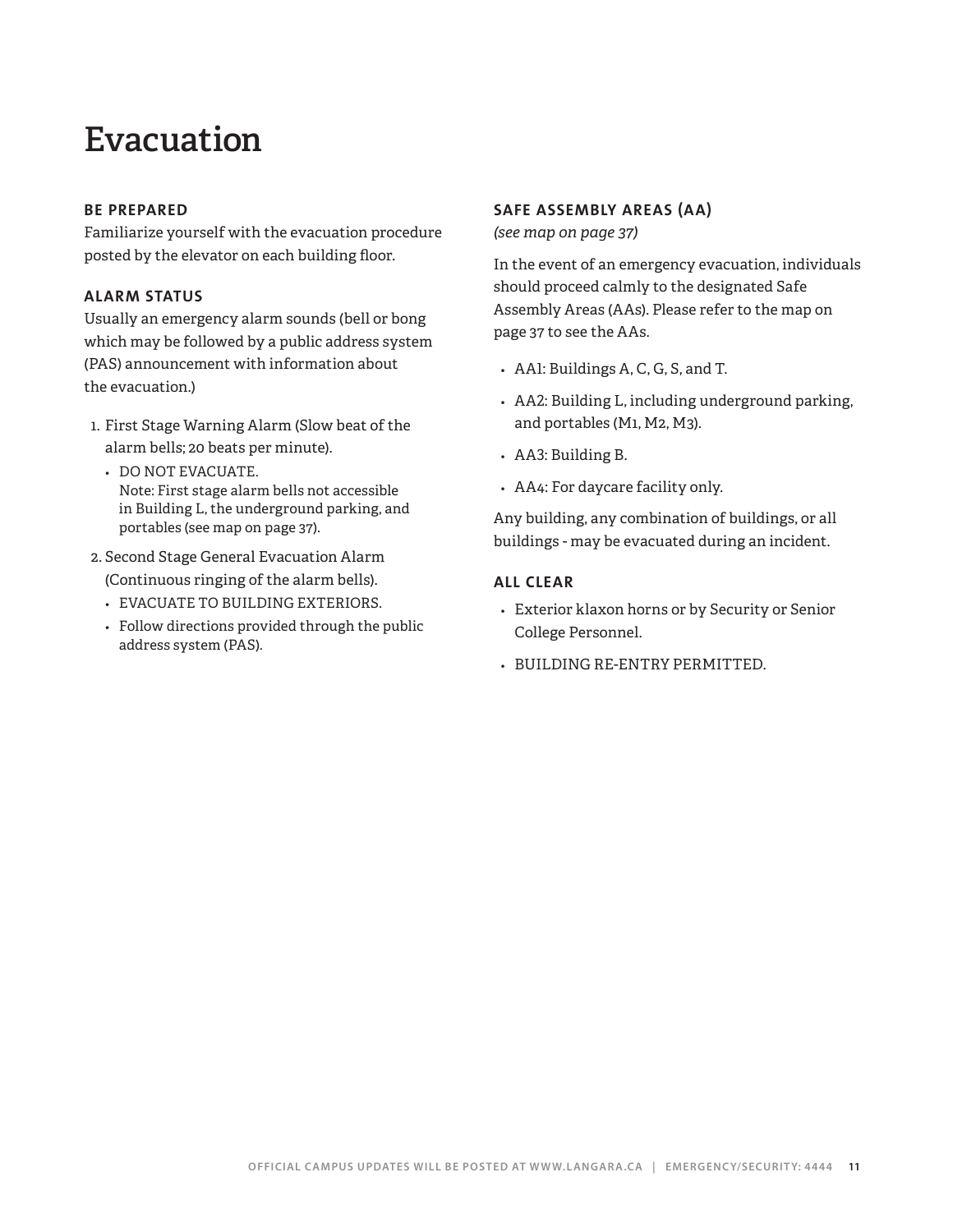### **FULL EVACUATION PROCEDURE**

- *•* Gather all your personal belongings in the immediate area. Limit yourself to only important and necessary items to speed up the evacuation.
- *•* Shut all doors and proceed along corridors and in stairways in a quiet, orderly manner.
- *•* Emergency lighting in exits & stairways will come on for 30 minutes.
- *•* In the absence of lighting, use the wall to guide you to the nearest exit.
- *•* Follow the instructions of Security or Senior College Personnel or designate and proceed in an orderly fashion to the nearest stairwell or exit.
- *•* If Security or a Senior College Personnel is not present, proceed into the nearest safe stairwell and/or exit out of the building to the assembly area (see map on page 37).
- *•* DO NOT USE THE ELEVATORS.
- *•* Do not go back into the building for any reason until the "all clear" system is sounded, or as instructed by security or Vancouver Fire and Rescue personnel.

### **PARTIAL EVACUATION PROCEDURE**

Partial evacuation notifications will usually occur through the public address system (PAS).

Security or Senior College Personnel will provide verbal notification to occupants in the area that a PARTIAL evacuation is in progress.

- *•* Gather personal belongings.
- *•* Follow the instructions of Security or Senior College Personnel and proceed in an orderly fashion to the nearest stairwell or exit.
- *•* Elevators may be used if directed by Security or Senior College Personnel.
- *•* Proceed to the designated assembly area.

### **NO SAFE EXIT**

Follow Emergency Shelter-in-Place Procedures on page 14.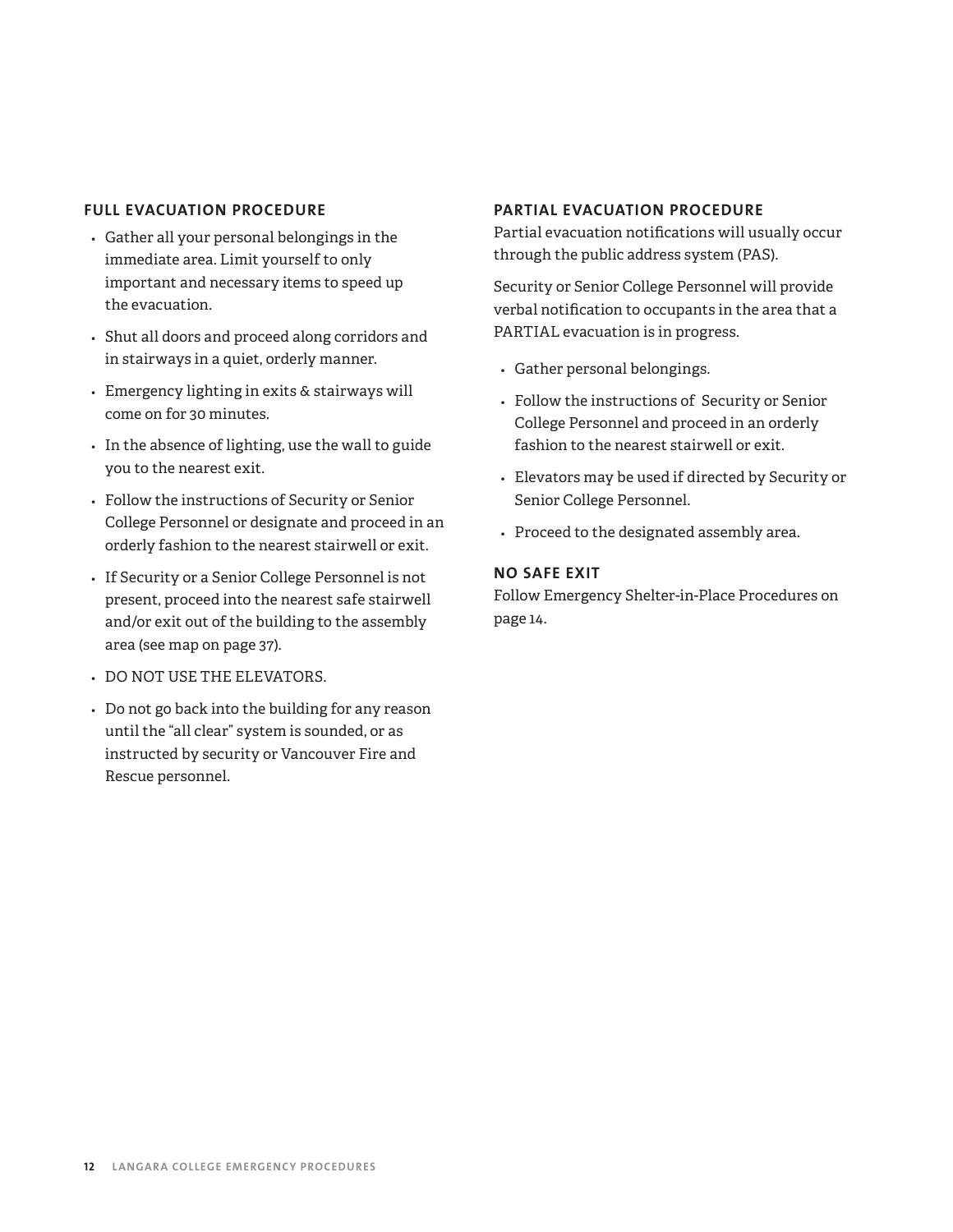# **Evacuation of Persons with Disabilities**

**Each member of the College community is encouraged to assist in the safe evacuation of persons with disabilities.** 

Always ask a person with a disability how he or she can be best assisted or moved before attempting any rescue or giving assistance as well as whether there are any special considerations or items that need to come with the person.

### **ALL EMERGENCIES**

### Be prepared:

- *•* If you are a person with a disability and know you will require assistance in case of an emergency, make arrangements in advance. This could include having a classmate or colleague to help you evacuate.
- *•* If the situation is life threatening, call 911, state the type of emergency and request assistance.
- *•* Immediately call Security at 4444 and inform them of the details of your 911 call.
- *•* In an evacuation, do not use elevators, unless authorized to do so by police or fire personnel. Elevators can fail during a fire or a major earthquake.
- *•* Let Security or Senior College Personnel know if an Assistance Monitor is required.

### **DEAFNESS OR HEARING LOSS**

- *•* Get the attention of a person with a hearing disability by touch or eye contact.
- *•* Clearly state the problem. Write a brief statement if the person does not seem to understand gestures.
- *•* Offer visual instructions regarding the safest route or direction by pointing toward exits or evacuation maps.

### **MOBILITY IMPAIRMENT**

- *•* Clear exit route of debris (if possible) so the person with a disability can move out or to a safer area.
- *•* If an individual with mobility impairment cannot exit, assist him or her to a safer area (a stairwell or an office some distance from the hazard, with a door that closes).
- *•* At the assembly area notify assembly area coordinator or security/police or fire personnel immediately about any people remaining in the building and their locations.
- *•* Police or fire personnel will decide whether people are safe at present location and will evacuate them as necessary.
- *•* If people are in immediate danger and cannot be moved to a safer area to wait for assistance, it may be necessary to evacuate using a safe carry technique.

### **VISUAL IMPAIRMENT**

- *•* Offer to lead individuals out of building to safety.
- *•* Give verbal instructions about the safest route or direction using compass directions, estimated distances and directional terms.
- *•* Do not grasp a visually impaired person's arm; instead, ask if he/she would like to hold onto your arm for a safer exit.
- *•* Give other verbal instructions or information (e.g., elevators cannot be used).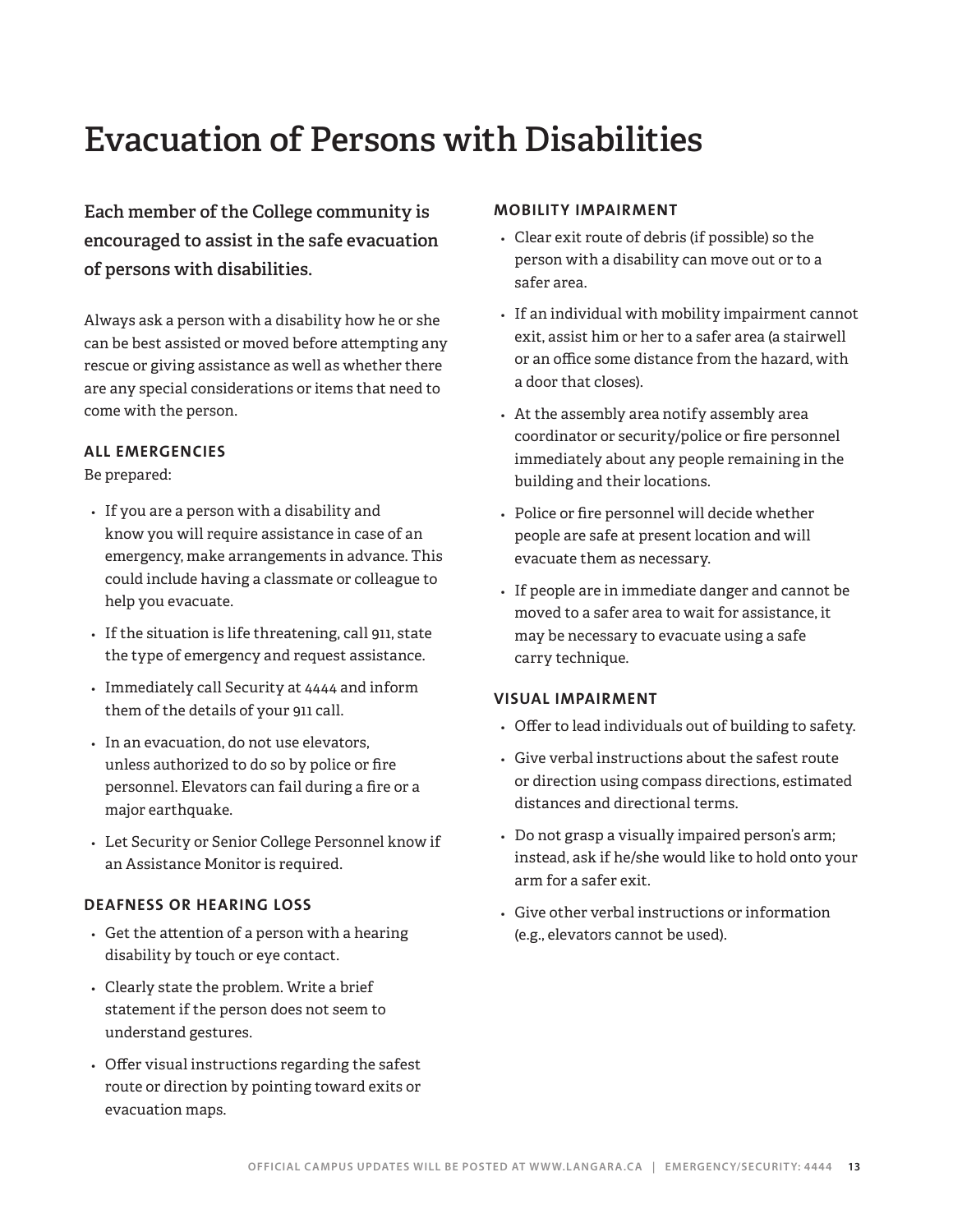# **Public Address System (PAS)**

**Langara College Public Address System (PAS) is a notification system used for an emergency response. In case of a major emergency on or near campus, please follow the direction provided by the PAS and campus officials.** 

The College is equipped with two PAS systems:

- *•* Interior ceiling speakers connected to the fire alarm system.
- *•* Exterior speakers build inside the ten Emergency Assistance towers located around campus .

### **EMERGENCY ASSISTANCE TOWERS**

Each Emergency Assistance tower has six sophisticated speakers employing a full 360-degree array to deliver maximum audio clarity and range for public emergency announcements and an emergency call panel.

Emergency Calls from the Emergency Assistance Towers

- *•* Make an emergency call by pushing the RED button located on the emergency call panel of any Emergency Assistance tower. All emergency calls are directed to the security personnel on duty.
- *•* Each tower has its own address with corresponding identification number so you can be easily located. Be familiar with the locations of the Emergency Assistance towers (see map on page 37).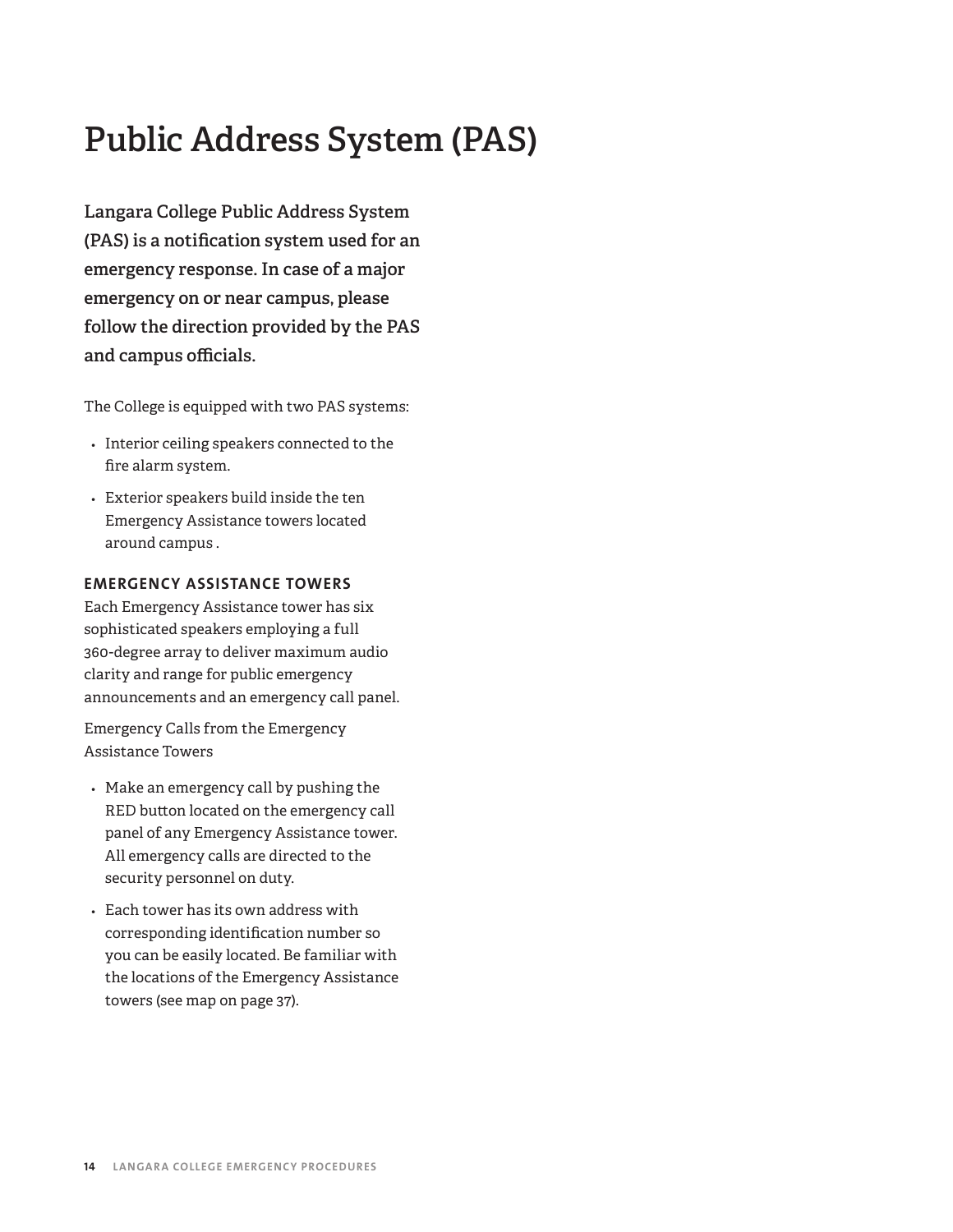# **Shelter-in-Place**

**The Shelter-in-Place is a practice of finding and/or remaining in a safe place during an emergency. A warning will be announced by the public address system (PAS) and Security or Senior College Personnel.** 

Security or Senior College Personnel will notify occupants of the emergency Shelter-in-Place warning if appropriate.

Some examples of when this may be used are if there is an earthquake, an armed intruder or if chemical, biological or radiological contaminants have been released into the environment.

- *•* Follow all instructions from Security or Senior College Personnel.
- *•* Move out of the hallways and into classrooms or offices.
- *•* Close classroom and other doors.
- *•* Close windows and window treatments.
- *•* If odour is strong, seal the base of the door with wet towels. Breathe through a damp towel to filter air.
- *•* Cover the door glass.
- *•* Turn off lights and electronic equipment.
- *•* Crouch down in areas that are out of sight from doors and windows.
- *•* Remain quiet.
- *•* Do not hide in washrooms.
- *•* Do not enter hallways.
- *•* Should the second stage fire alarm sound, evacuate the building unless:
	- *•* You are instructed NOT to do so by Security or Senior College Personnel or police.
	- *•* You are in imminent danger by leaving your area.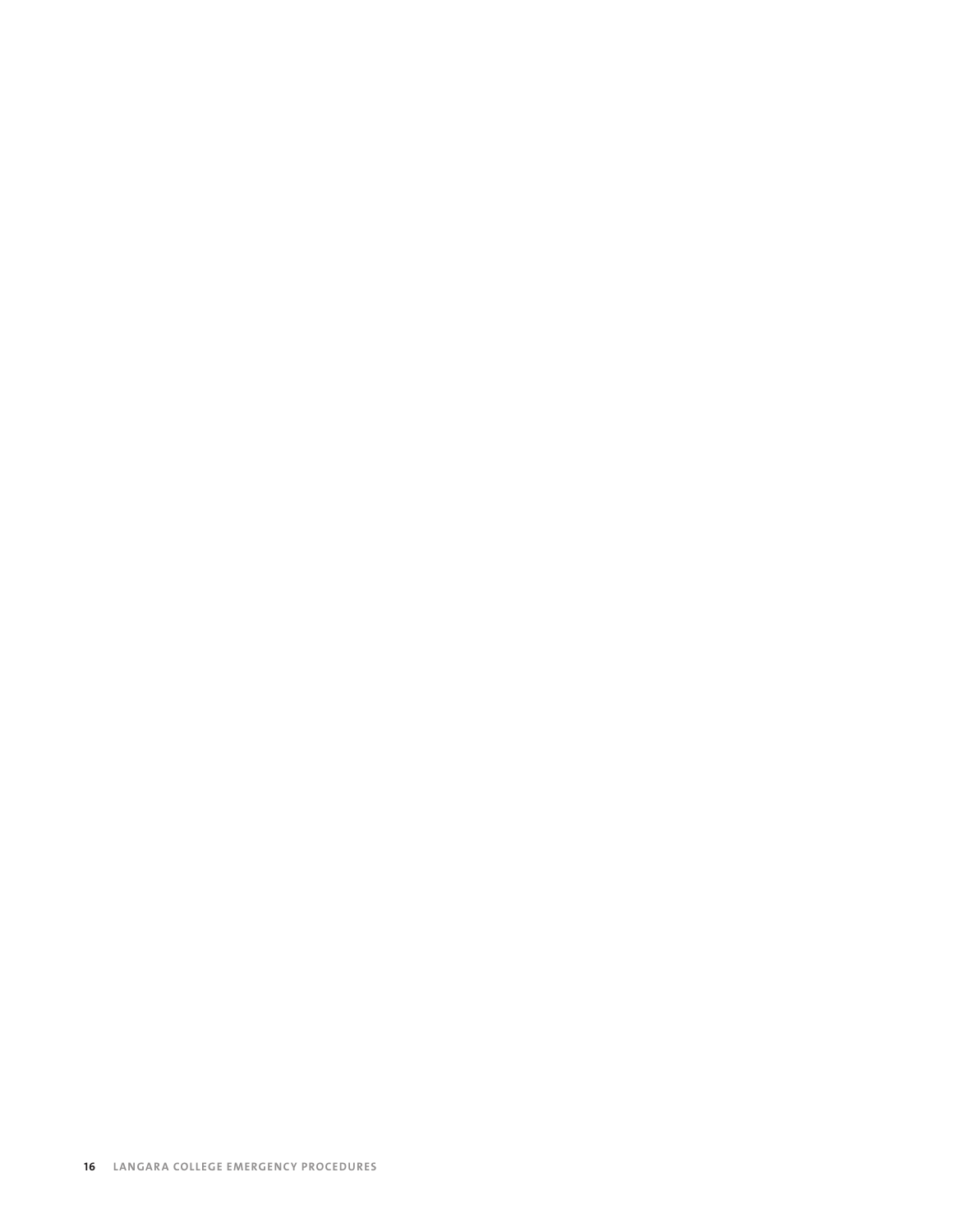# **Medical Emergency**

**If life threatening, call 911 (9-911 from a campus phone) immediately. Inform campus Security at 4444 about your 911 call:**

- *•* If non-life threatening, call Campus Security or First Aid at 4444 and check the scene for any danger or hazards like exposed electrical wire, broken glass, or chemicals before providing aid.
- *•* If properly trained to do so, administer basic life support (CPR or first aid); otherwise, wait for trained assistance.
- *•* Do not move the victim(s) unless they are in immediate danger if not moved. Keep your communication with ill or injured to a minimum.
- *•* Do not jeopardize your health or the health of the victim.
- *•* Remain to assist the investigating officer with relevant information about the incident after the person's immediate needs have been taken care of.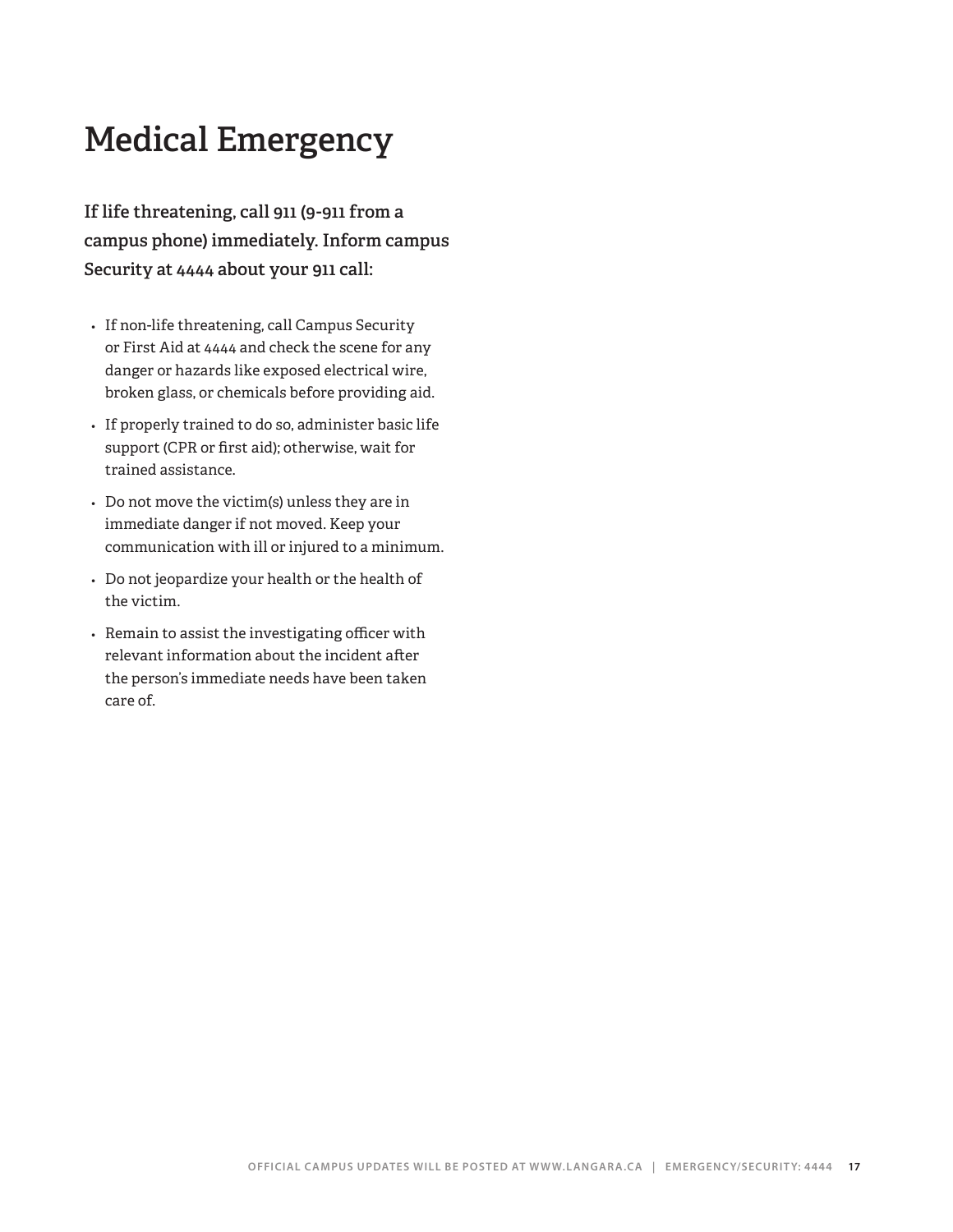# **Fire**

**Be prepared: Familiarize yourself with fire extinguisher locations, fire alarm pull station locations, and evacuation routes by viewing the map located by the elevator on each building floor.**

### **If you discover a fire**

- *•* Manually activate the fire alarm system at a fire alarm pull station, located near exits.
- *•* Determine if it is safe for you to attempt to extinguish the fire (see fire extinguisher instructions below).
- *•* Immediately exit the building using the stairs, with the last person closing doors behind you.
- *•* Do not use elevators.
- *•* Call Security at 4444, provide details about the fire and request assistance.

### **FIRE EXTINGUISHERS**

If it is safe to do so, you may fight small, contained fires with a fire extinguisher found in marked locations throughout the campus.

### **Fire extinguisher instructions:**

**P**ull safety pin from handle **A**im at base of fire **S**queeze the trigger handle **S**weep from side to side at base of fire

### **If a fire alarm sounds (bell or bong)**

### **ALARM STATUS:**

Emergency alarm sounds (bell or bong)

- 1. First Stage Warning Alarm (slow beat of the alarm bells; 20 beats per minute).
	- *•* DO NOT EVACUATE Note: First stage alarm bells not accessible in Building L, underground parkade, or portables (see map on page 37).
- 2. Second Stage General Evacuation Alarm (continuous ringing of the alarm bells)
	- *•* EVACUATE TO BUILDING EXTERIORS.
	- *•* Follow instructions from Security or Senior College Personnel.
	- *•* Walk to the nearest exit closing doors between you and the fire.
	- *•* Assist people who have special needs.
	- *•* Inform the Security or Senior College Personnel or fire department personnel if you suspect someone is trapped inside the building.
	- *•* Gather at designated assembly area (see map on page 37).
	- *•* Do not attempt to re-enter the building until instructed to do so by the fire department personnel, or Security or Senior College Personnel.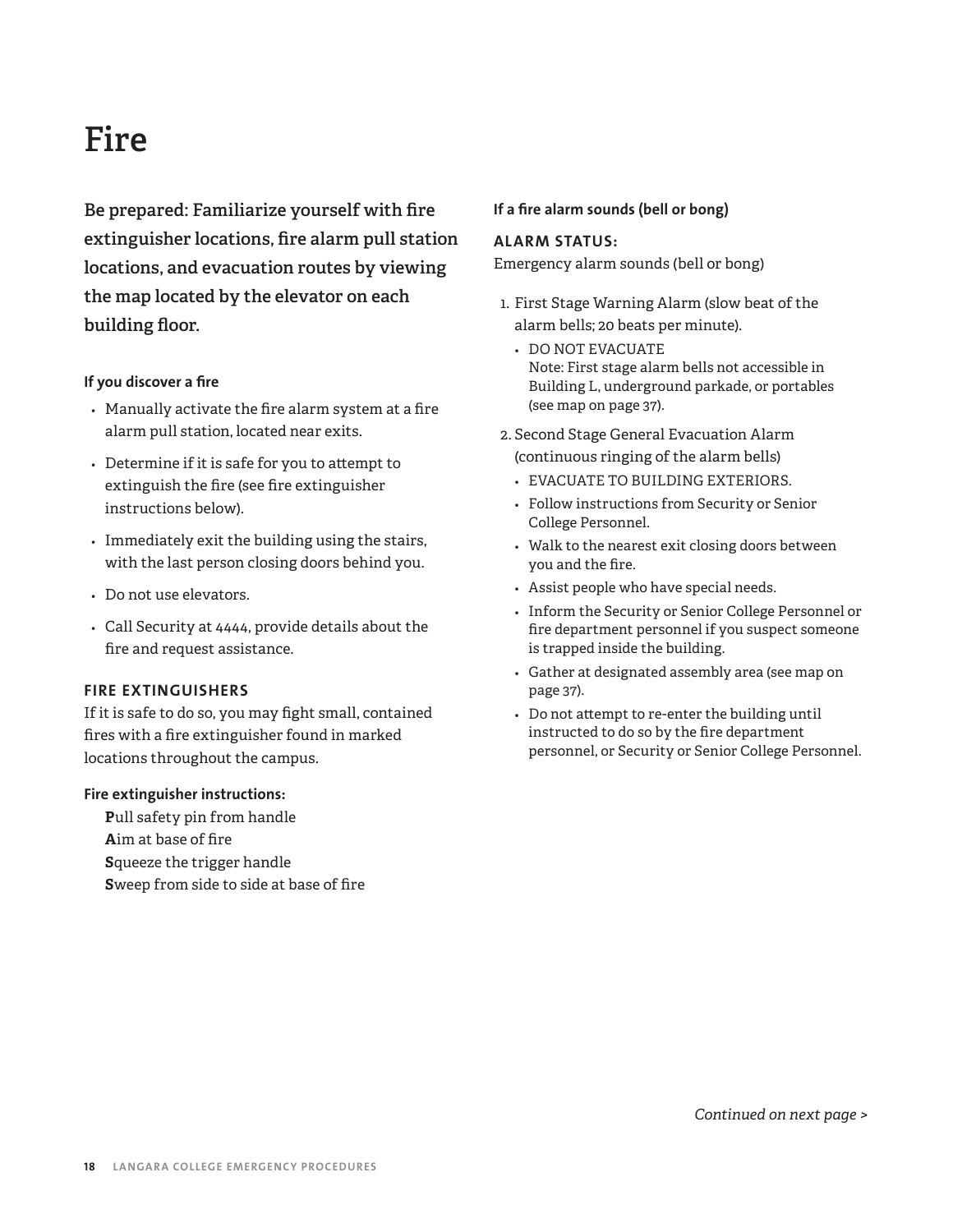### **If trapped in a room**

- *•* Call 911 (9-911 from a campus phone).
- *•* Wet cloth and place around or under the door to prevent smoke from entering the room.
- *•* Close as many doors as possible between you and the fire.
- *•* Be prepared to signal to someone outside.

### **If caught in smoke**

- *•* Drop to hands and knees and crawl toward exit.
- *•* Stay low, as smoke will rise to ceiling level.
- *•* Hold your breath as much as possible.
- *•* Breathe shallowly through nose, and use a filter such as a shirt or towel.

### **If forced to advance through flames**

- *•* Hold your breath.
- *•* Move quickly.
- *•* Cover your head and hair.
- *•* Keep your head down and your eyes closed as much as possible.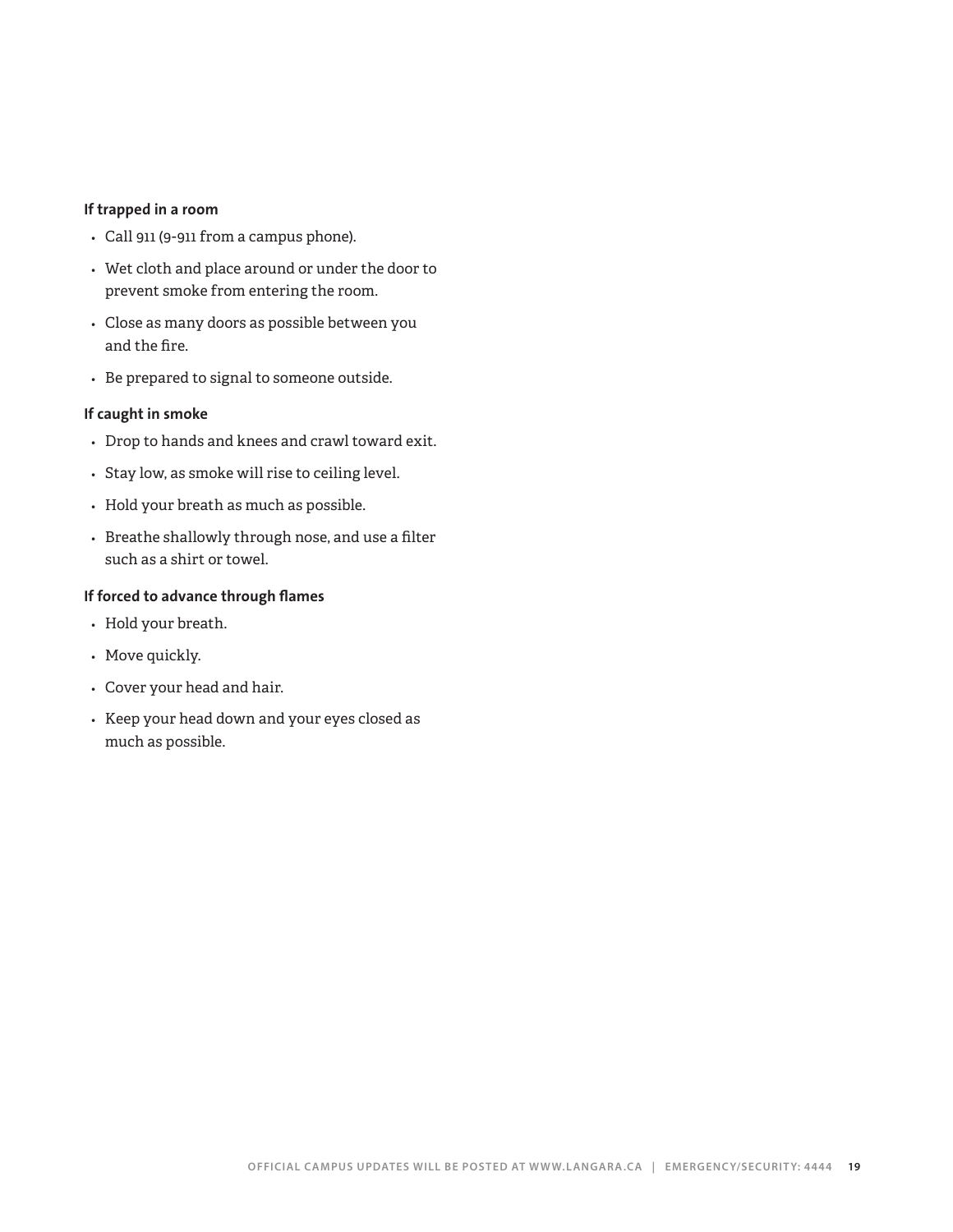# **Hazardous Spill Response**

### **MAJOR SPILL**

**In the event of a hazardous spill which involves the release of any substance that poses an immediate risk to health, safety, uncontrolled fire, or explosion:**

- *•* Notify lab personnel and nearby staff of the accident.
- *•* Evacuate the building by activating the nearest fire alarm pull station located near exits and follow fire safety procedures.
- *•* Call 911 (9-911 from a campus phone), state the type of emergency and request assistance. Give details of the accident: location, types of hazardous materials involved and whether there is a personal injury.
- *•* Then call Security at 4444 and provide the following information:
	- *•* Who you are.
	- *•* Exact location building, floor, room number.
	- *•* Details of the situation.
	- *•* What course of action you intend to take.
	- *•* Your contact information.

If the accident involves personal injury or chemical contamination, follow the above steps as appropriate if it is safe to do so, at the same time:

- *•* Move the victim from the immediate area of fire, explosion, or spill (if this can be done without further injury to the victim or you).
- *•* Locate nearest emergency eyewash or safety shower. Remove any contaminated clothing from the victim and flush all areas of the body contacted by chemicals with copious amounts of cool or cold water for 15 minutes.
- *•* Administer first aid as appropriate and seek medical attention.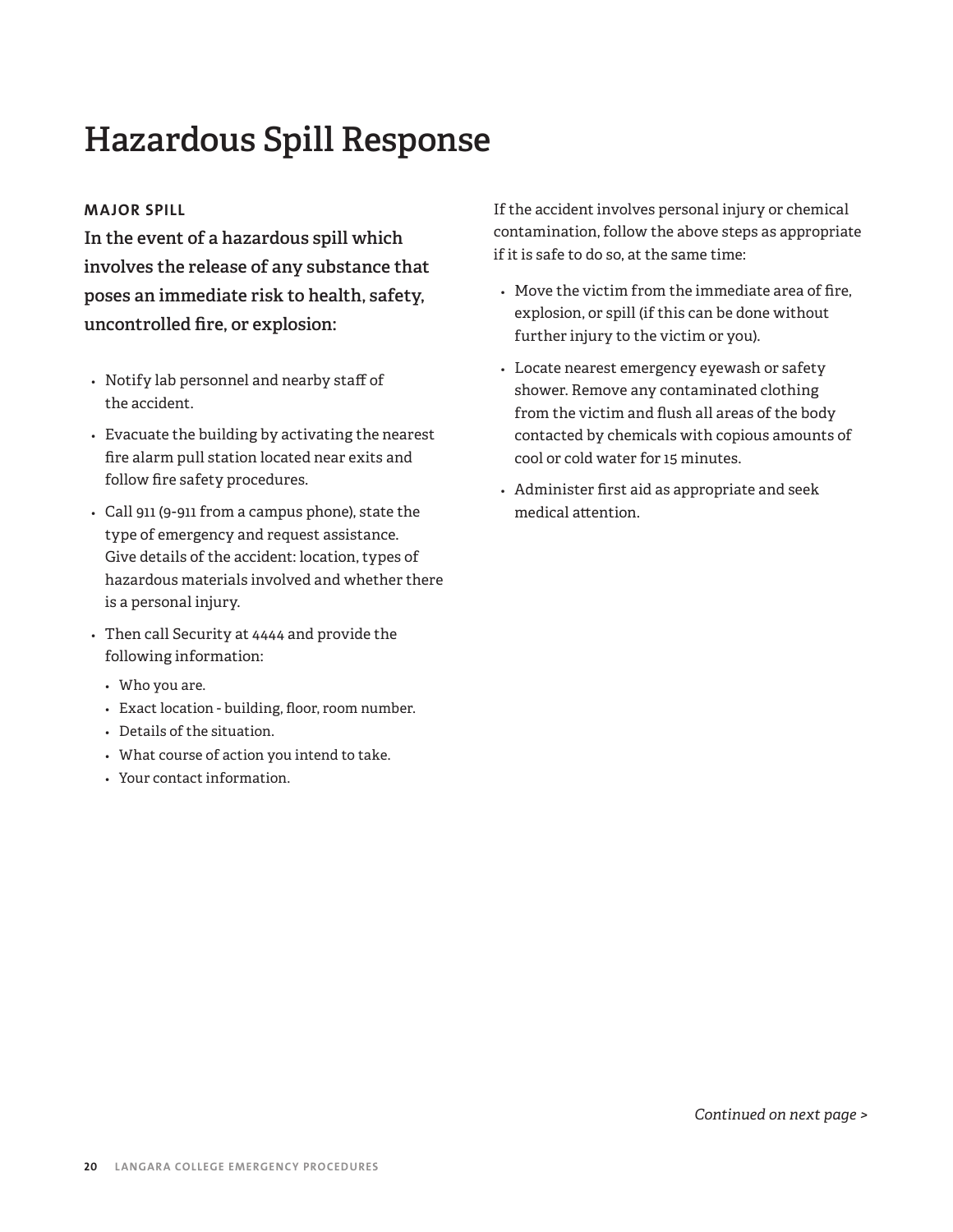### **MINOR SPILL**

**In the event of a spill involving the release of a type or quantity of a chemical which does not pose an immediate risk to health and does not involve chemical contamination to the body:**

- *•* Notify lab personnel and nearby staff of the accident.
- *•* Call Security at 4444 and provide your name, contact information, details of situation, exact location, and course of action you plan to take.
- *•* Isolate the area. Close lab doors and evacuate the immediate area if necessary.
- *•* Remove ignition sources and unplug nearby electrical equipment.
- *•* Establish exhaust ventilation. Vent vapours to outside of building only (open windows and turn on fume hoods).
- *•* Locate spill kit.
- *•* Choose appropriate personal protective equipment (goggles, face shield, impervious gloves, lab coat, apron, etc.).

**Note**: All lab personnel MUST be properly fit tested before using a respirator.

- *•* Confine and contain spill. Cover with appropriate absorbent material. Acid and base spills should be neutralized prior to cleanup. Sweep solid material into a plastic dust pan and place in a sealed 5-gallon container.
- *•* Wet mop spill area. Be sure to decontaminate broom, dustpan, etc.
- *•* Put all contaminated items (gloves, clothing, etc.) into a sealed 5-gallon container or plastic bag.

### Call Security at 4444 if the spill is:

- *•* Greater than 4-litres;
- *•* Very toxic;
- *•* Poses a fire hazard and/or;
- *•* If you need assistance.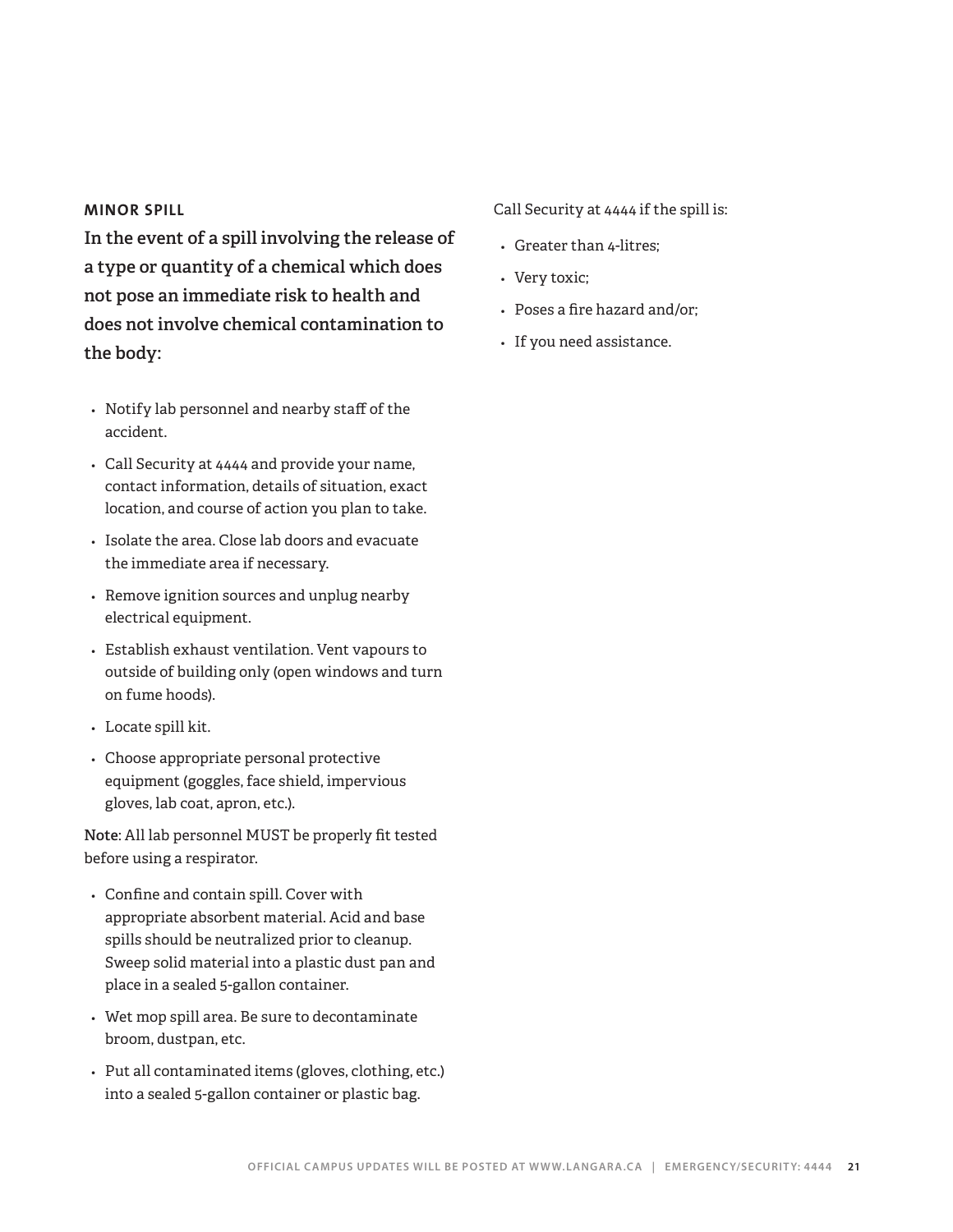# **Utility Failure**

**In case of a major utility failure (i.e. power outage, natural gas leak, etc.) in a building on the campus:**

- *•* Remain calm; make yourself safe.
- *•* Notify the Facilities Department or Campus Security of the utility failure; state the type, location, and time of the failure.
- *•* Follow instructions provided by Security or Senior College Personnel.
- *•* If evacuation of a building is required:
	- *•* Seek out people with disabilities and provide assistance (see Evacuation with Persons of Disabilities, page 12).
	- *•* DO NOT USE ELEVATORS.
	- *•* In areas with poor natural lighting, evacuate promptly.
	- *•* Proceed to the nearest assembly area for instructions (see map on page 37).
	- *•* Do not re-enter the building until Security or Senior College Personnel provides 'all clear'.

### **POWER OUTAGE**

- *•* Do not use candles or other types of open flame for lighting.
- *•* Turn off all electrical equipment including computers and turn off light switches.
- *•* If the power has not been restored after 10 minutes, you must evacuate while the emergency lighting is still working.
- *•* Emergency lighting for exit pathways will function for 15 to 30 minutes following a power outage.
- *•* Laboratory and kitchen personnel should:
	- *•* Shut down equipment.
	- *•* Secure all material and unplug electrical equipment before evacuating.
- *•* Individuals with disabilities:
	- *•* **If an outage occurs during the day and an individual with a disability chooses to wait in the building for electricity to be restored, assist them to a window with natural light that is also near a working telephone.**
	- *•* **Should an individual choose to remain in the building, call Security at 4444 or tell the Security or Senior College Personnel.**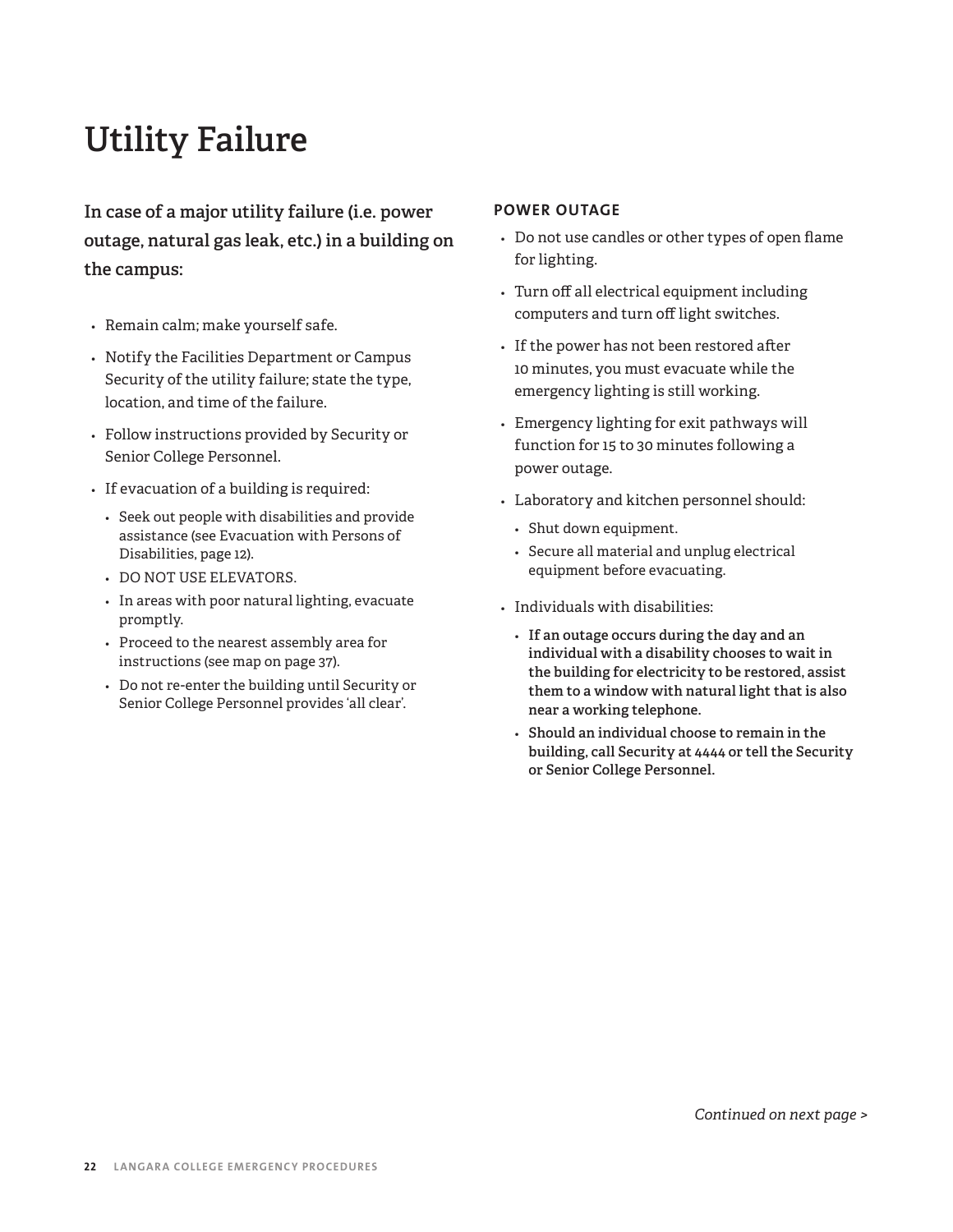### **NATURAL GAS LEAK**

- *•* If you register rotten egg like smell in the air of the building, leave the area and notify Campus Security immediately by calling 4444.
- *•* Do not turn on/off lights or any electrical equipment.
- *•* Do not use telephones in the area, including cellphones. Remember, an electrical discharge can trigger an explosion.

### **PEOPLE TRAPPED IN AN ELEVATOR**

- *•* Use the emergency intercom to call for help.
- *•* If you are outside of an elevator, call Security at 4444 to alert them of the situation:
	- *•* Tell passengers to stay calm and that help is coming.
	- *•* If it is safe to stay in the building, stay near passengers until Campus Security, police or other assistance arrives.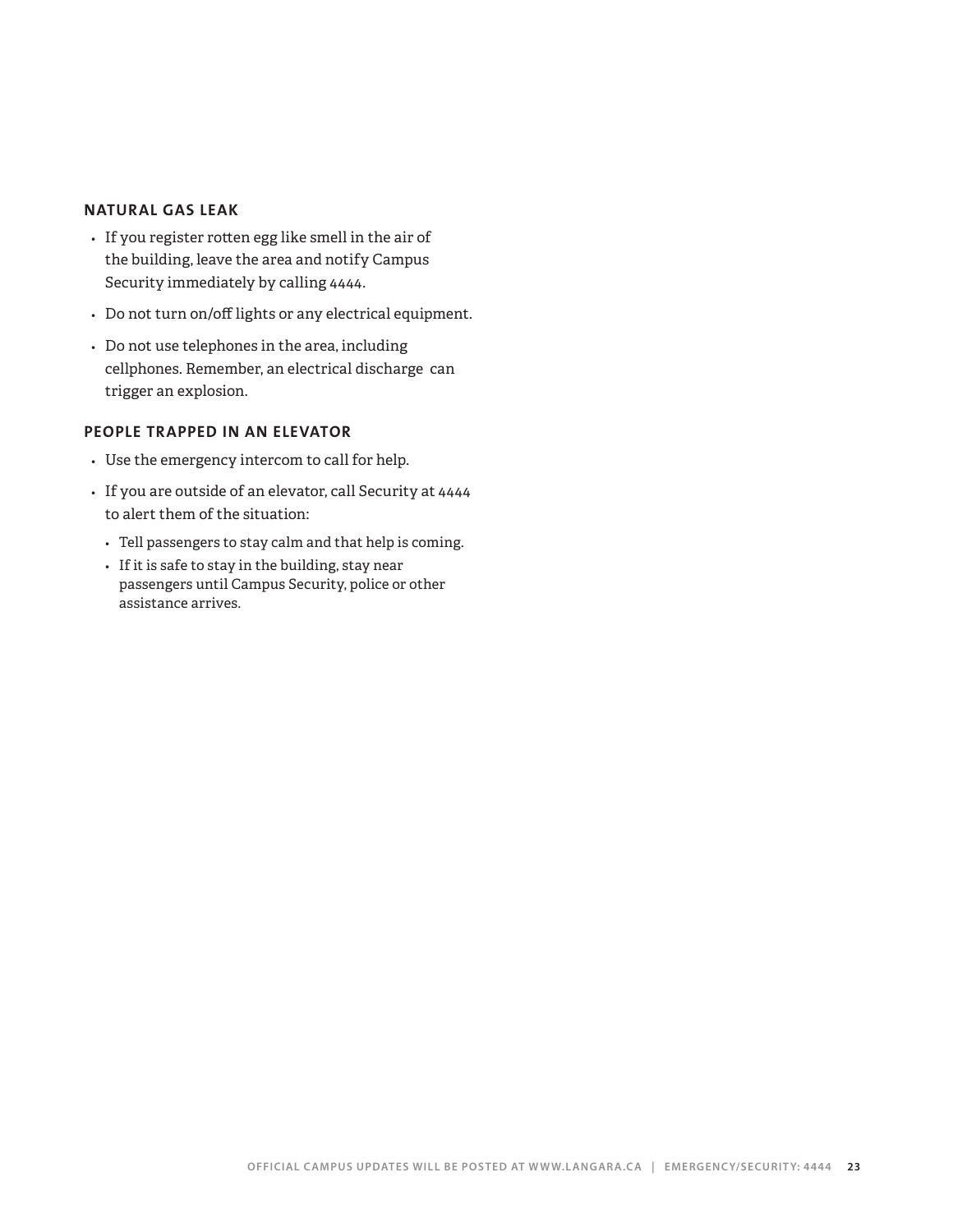# **Explosion**

In the event of an explosion in a building, employees should take the following actions:

- *•* Immediately take cover under tables, desks, or anything else that provides protection against flying glass and debris.
- *•* After the immediate effects of the explosion have subsided, call 9-911 from a campus phone, state the type of emergency and request assistance, then call Security at 4444.
- *•* If necessary, activate the building fire alarm system with a pull station, located near exits.
- *•* Evacuate the immediate area of the explosion following Langara's evacuation procedures (see page 10).
- *•* Seek out and assist injured and disabled persons in evacuating the building. Exit via the stairway. Do not use the elevator.
- *•* Once outside move at least 50 meters away from the building and proceed to the designated assembly area for evacuation. Keep roadways and walkways clear for emergency vehicles (see map on page 37).
- *•* Wait for instructions from emergency personnel.
- *•* Do not re-enter the building until instructed to do so.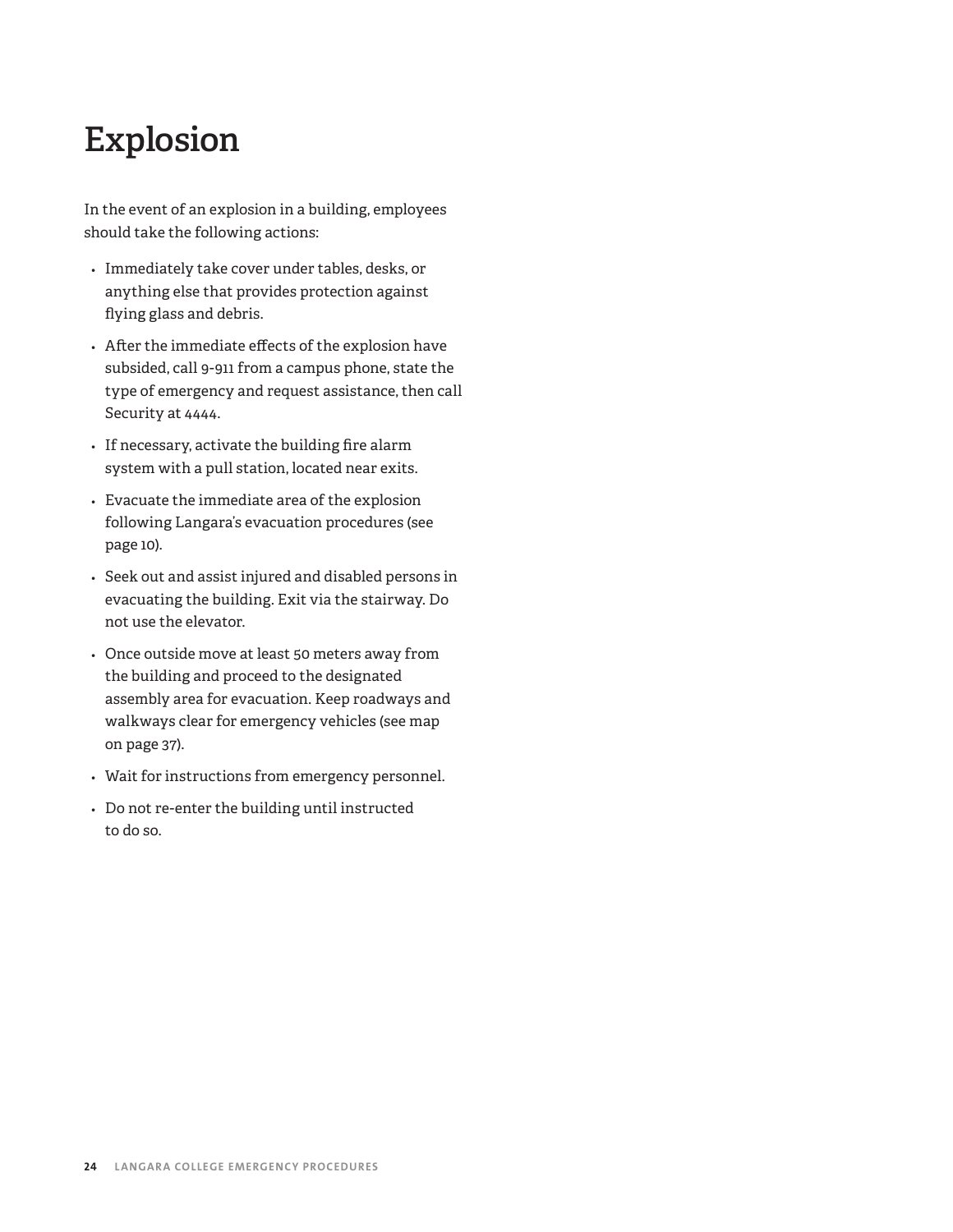# **Bomb Threat**

**Bomb threats are serious. Explosions themselves or an incorrect response to a bomb threat could result in panic, injury, or death as well as disruption to operations through forced shut downs or damage to property.** 

### **TYPES OF BOMB THREATS**

### **Hoax:**

*•* A call is received. A search is completed. Nothing is found.

### **Suspicious package:**

*•* A call is received. A search is undertaken. A suspicious package is found. An evacuation is ordered. The package is later determined to be safe.

### **Explosive device:**

*•* A call is received. A search is undertaken. An explosive device is found. An evacuation is ordered.

### **PROCEDURES**

### **Threat by telephone:**

- *•* Do not hang up. Remain calm.
- *•* Take the caller seriously. Assume the threat is real.
- *•* If you have a digital phone with call display, look for the originating number.
- *•* Ask questions using the checklist on the next page.
- *•* Do not use cell phone, two-way radio, or any wireless communication device, as these may act as a detonator.
- *•* Have a co-worker call Security at 4444 on another line, or call 4444 yourself immediately after hanging up. Provide the following information:
	- *•* Who you are.
	- *•* Contact Information.
	- *•* Exact location of incident or threat building, floor, room number.
	- *•* Information obtained via the checklist on the next page.
	- *•* Await the arrival of Security personnel and follow all instructions.

### **Threat by e-mail or electronic communication**

- *•* Call Security at 4444 and provide the following information:
	- *•* Who you are.
	- *•* Contact Information.
	- *•* Exact location of incident or threat building, floor, room number.
	- *•* Information about the threat.
	- *•* Await the arrival of Security personnel and follow all instructions.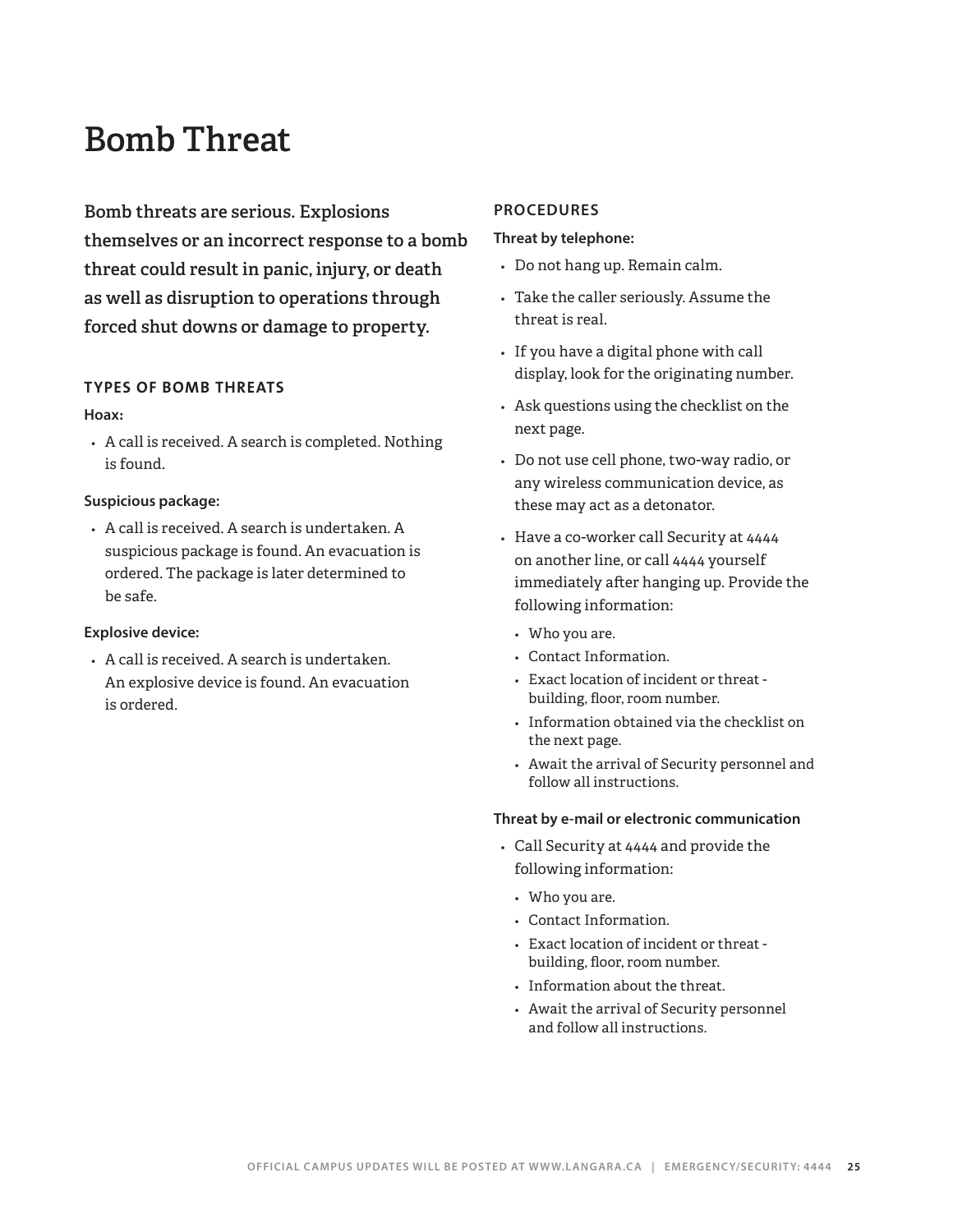# **Telephone Bomb Threat Checklist**

| When is the bomb going to explode? | <b>CALLER'S VOICE</b><br>(Check box below) |                     |
|------------------------------------|--------------------------------------------|---------------------|
| Where is it right now?             | $\Box$ Calm                                | $\Box$ Normal       |
|                                    | $\Box$ Ragged                              | $\Box$ Angry        |
|                                    | $\Box$ Distinct                            | $\Box$ Clear throat |
| What does it look like?            | $\Box$ Excited                             | $\Box$ Slurred      |
|                                    | $\Box$ Breathy                             | $\Box$ Slow         |
|                                    | $\Box$ Nasal                               | $\Box$ Crackly      |
| What kind of bomb is it?           | $\Box$ Soft                                | $\Box$ Stutter      |
|                                    | $\Box$ Coughing                            | $\Box$ Loud         |
| What will cause it to explode?     | $\Box$ Lisp                                | $\Box$ Accented     |
|                                    | $\Box$ Laughing                            | $\Box$ Raspy        |
|                                    | $\Box$<br>Familiar                         | $\Box$ Crying       |
| Did you place the bomb? Why?       | $\square$ Deep                             | $\Box$ Disguised    |
| What is your name?                 |                                            |                     |
| Where are you?                     |                                            |                     |
| <b>Exact Wording of threat:</b>    |                                            |                     |
|                                    |                                            |                     |
|                                    |                                            |                     |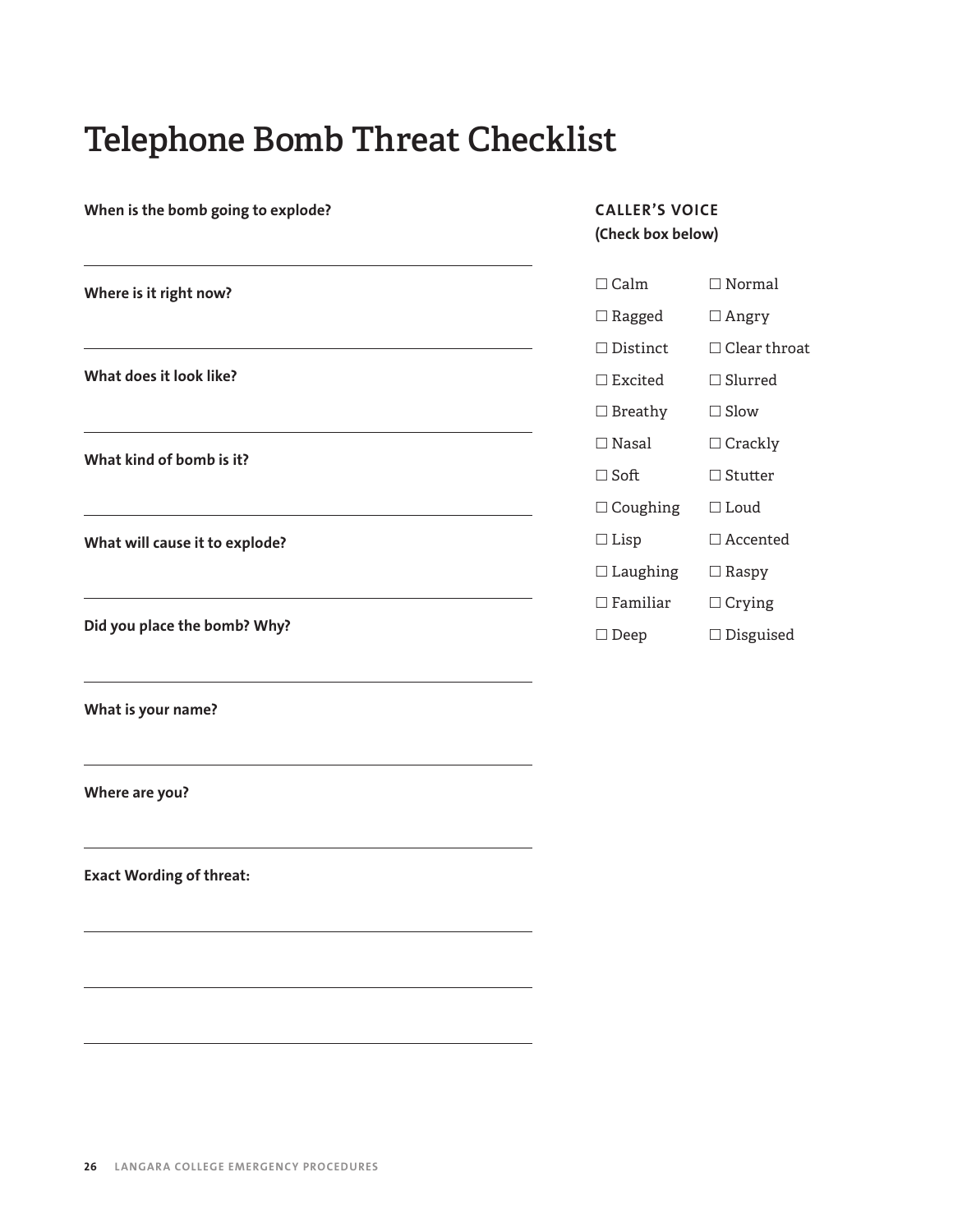# **Telephone Bomb Threat Checklist (continued)**

| Name of caller (if known):         |                                                                       |                 | <b>BACKGROUND SOUNDS</b><br>(Check box below)                       |                                                                                                 |
|------------------------------------|-----------------------------------------------------------------------|-----------------|---------------------------------------------------------------------|-------------------------------------------------------------------------------------------------|
| Number from which call originated: |                                                                       |                 | $\Box$ Street<br>$\Box$ PA system<br>$\Box$ Office<br>$\Box$ Static | $\Box$ Motor<br>$\Box$ Animals<br>$\Box$ Household<br>$\Box$ Factory                            |
|                                    | Gender (Check box below):                                             |                 | $\square$ Voice<br>$\Box$ TV                                        | $\Box$ Music                                                                                    |
| $\Box$ Male                        | $\Box$ Female                                                         | $\Box$ Not sure |                                                                     |                                                                                                 |
|                                    | Culture/Ethnicity/Race (if known):                                    |                 |                                                                     |                                                                                                 |
|                                    |                                                                       |                 | <b>CALL TYPE</b><br>(Check box below)                               |                                                                                                 |
| $\square$ Young                    | Age (Check box below):<br>$\Box$ Middle<br>Name of recipient of call: | $\Box$ Older    | $\Box$ Cell<br>$\square$ Booth<br>$\Box$<br>Long distance           | $\Box$ Land line<br>$\Box$ Local<br>$\Box$ Other $\_\_$                                         |
|                                    | Number at which call was received:                                    |                 | (Check box below)                                                   | <b>BEHAVIOUR/TYPE OF LAN</b>                                                                    |
| Time:                              |                                                                       |                 | $\Box$ Polite<br>$\Box$ Irrational<br>$\Box$ Read out               | $\square$ Foul<br>$\Box$ Incoherent $\Box$ Recorded<br>$\Box$ Insulting<br>$\square$ Well-spoke |
| Date:                              |                                                                       |                 |                                                                     |                                                                                                 |
|                                    | <b>Additional comments:</b>                                           |                 |                                                                     |                                                                                                 |
|                                    |                                                                       |                 |                                                                     |                                                                                                 |

### **BACKGROUND SOUNDS**  k box below)

| $\Box$ Voice  | $\Box$ Music                          |  |  |
|---------------|---------------------------------------|--|--|
| $\Box$ TV     |                                       |  |  |
| $\Box$ Other  |                                       |  |  |
|               |                                       |  |  |
|               | <b>CALL TYPE</b><br>(Check box below) |  |  |
| $\sqcap$ Cell | $\Box$ Land line                      |  |  |

| $\Box$ Booth         | $\Box$ Local |  |
|----------------------|--------------|--|
| $\Box$ Long distance |              |  |
| $\Box$ Other         |              |  |
|                      |              |  |

### **BEHAVIOUR/TYPE OF LANGUAGE k** box below)

| $\Box$ Polite     | $\Box$ Foul        |
|-------------------|--------------------|
| $\Box$ Incoherent | $\Box$ Recorded    |
| $\Box$ Irrational | $\Box$ Insulting   |
| $\Box$ Read out.  | $\Box$ Well-spoken |
| $\Box$ Other      |                    |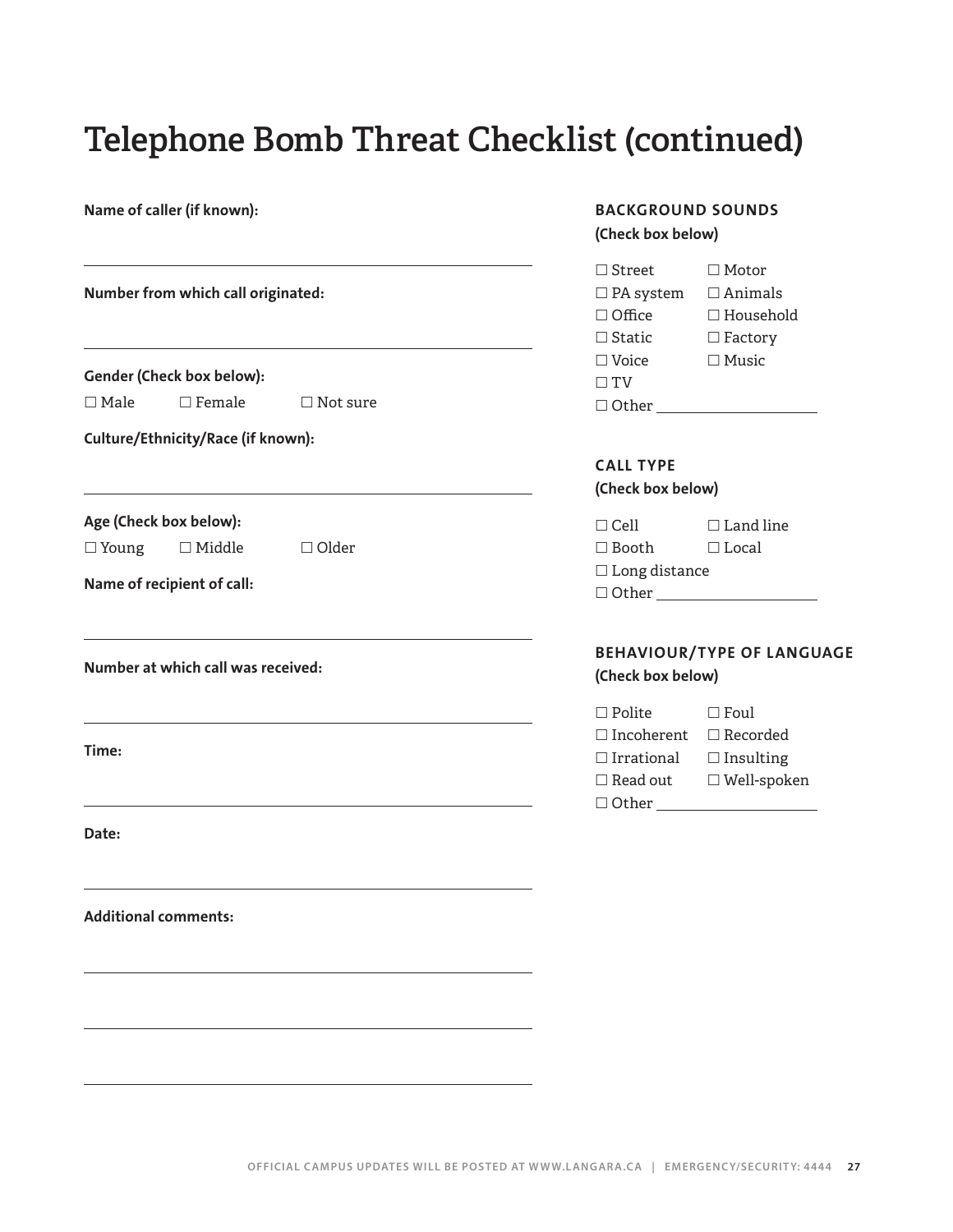# **Suspicious Mail and Packages**

### **RECEIVED SUSPICIOUS OBJECTS**

If you have received a package that contains, or you suspect may contain, a suspicious object:

- *•* Do not disturb the item.
- *•* Do not pass it around.
- *•* If unopened, do not open.
- *•* Immediately call Security at 4444. Provide the following information:
	- *•* Who you are.
	- *•* Exact location of incident or threat building, floor, room number.
	- *•* Number of people in the area.
	- *•* Description of the package and object (if known).
- *•* Leave the package in place and move far away from the immediate area.
- *•* Await the arrival of Security personnel.

### **POTENTIALLY HAZARDOUS SUBSTANCES**

If you have received a package that you suspect may contain a hazardous substance and have not opened it:

- *•* Place item(s) individually in a plastic bag and seal it.
- *•* Place all items in a second plastic bag and seal that bag.
- *•* Stay in your office or immediate work area.
- *•* Prevent others from entering or leaving the area and potentially becoming contaminated or spreading a potential contaminant.
- *•* Call for help. This may be your supervisor or Security at 4444 depending on your situation. Provide the following information:
	- *•* Who you are.
	- *•* Contact information.
	- *•* Exact location of incident or threat building, floor, room number.
	- *•* Number of people in the area.
	- *•* Description of the package.
	- *•* Action taken (e.g. package sealed in bags, area isolated, etc.).
- *•* Keep your hands away from your face to avoid contaminating your eyes, nose and mouth.
- *•* If possible (without leaving your work area) wash your hands.
- Await the arrival of Security personnel.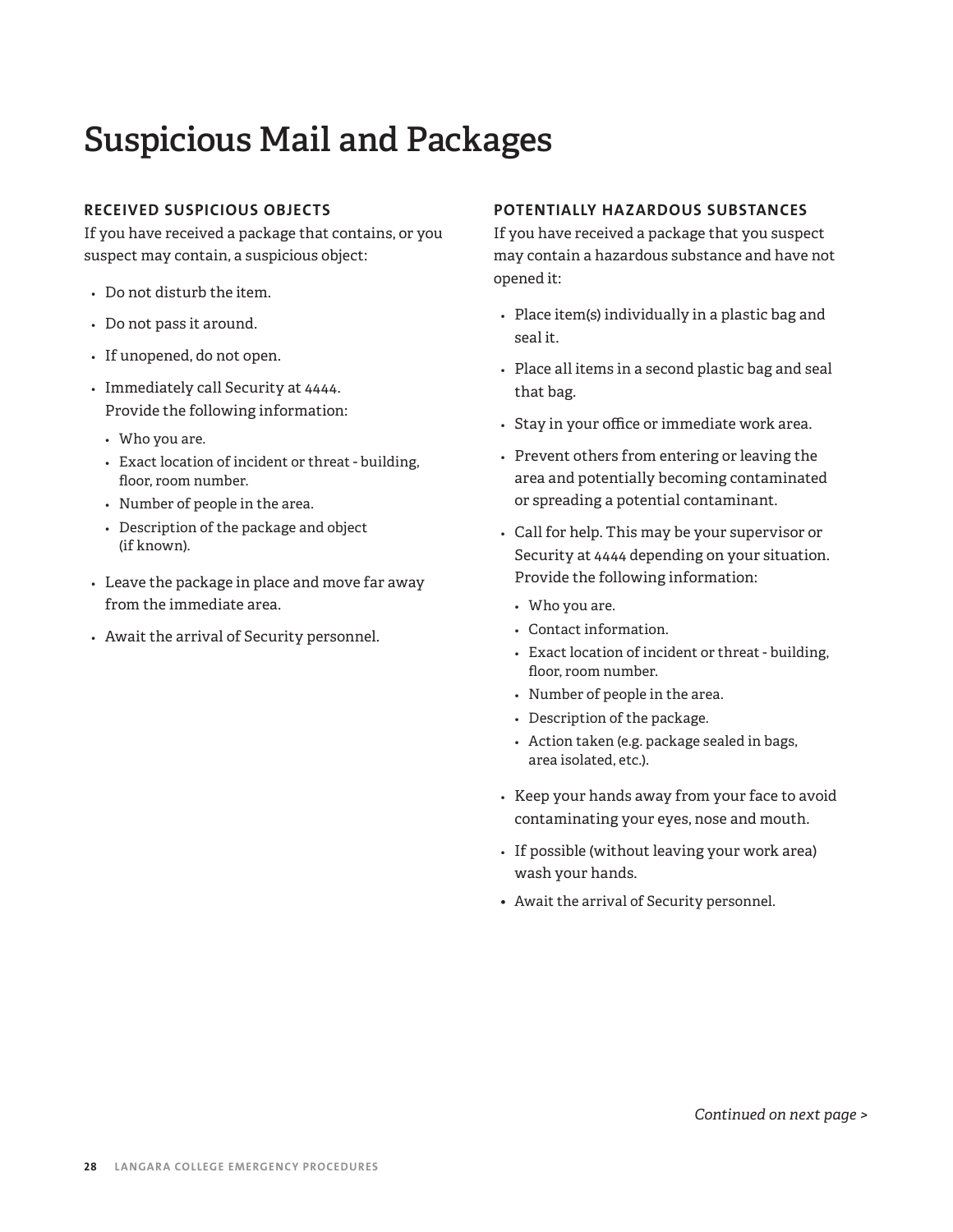### **RECEIVED AND OPENED SUSPICIOUS OBJECTS**

If you have received and opened a package containing a potentially hazardous substance:

- *•* Do not disturb the item any further.
- *•* Do not pass it around.
- *•* If any material has spilt from the item, do not try to clean it up, or brush it from your clothing.
- *•* If possible place an object over the package without disturbing it (e.g. a large waste bin).
- *•* Stay in your office or immediate work area.
- *•* Prevent others from entering or leaving the area and potentially becoming contaminated or spreading a potential contaminant.
- *•* Immediately call Security at 4444 and provide the following information:
	- *•* Who you are.
	- *•* Exact location of incident or threat building, floor, room number.
	- *•* Number of people potentially exposed.
	- *•* Description of the package/substance.
	- *•* Action taken (e.g. package under wastebin, area isolated etc.).
	- *•* Whether there is a ventilation system servicing the area.
- *•* Keep your hands away from your face to avoid contaminating your eyes, nose and mouth and if possible (without leaving your work area) wash your hands.
- *•* Turn off any fans or equipment that circulates air around your workplace.
- *•* Await the arrival of Security personnel.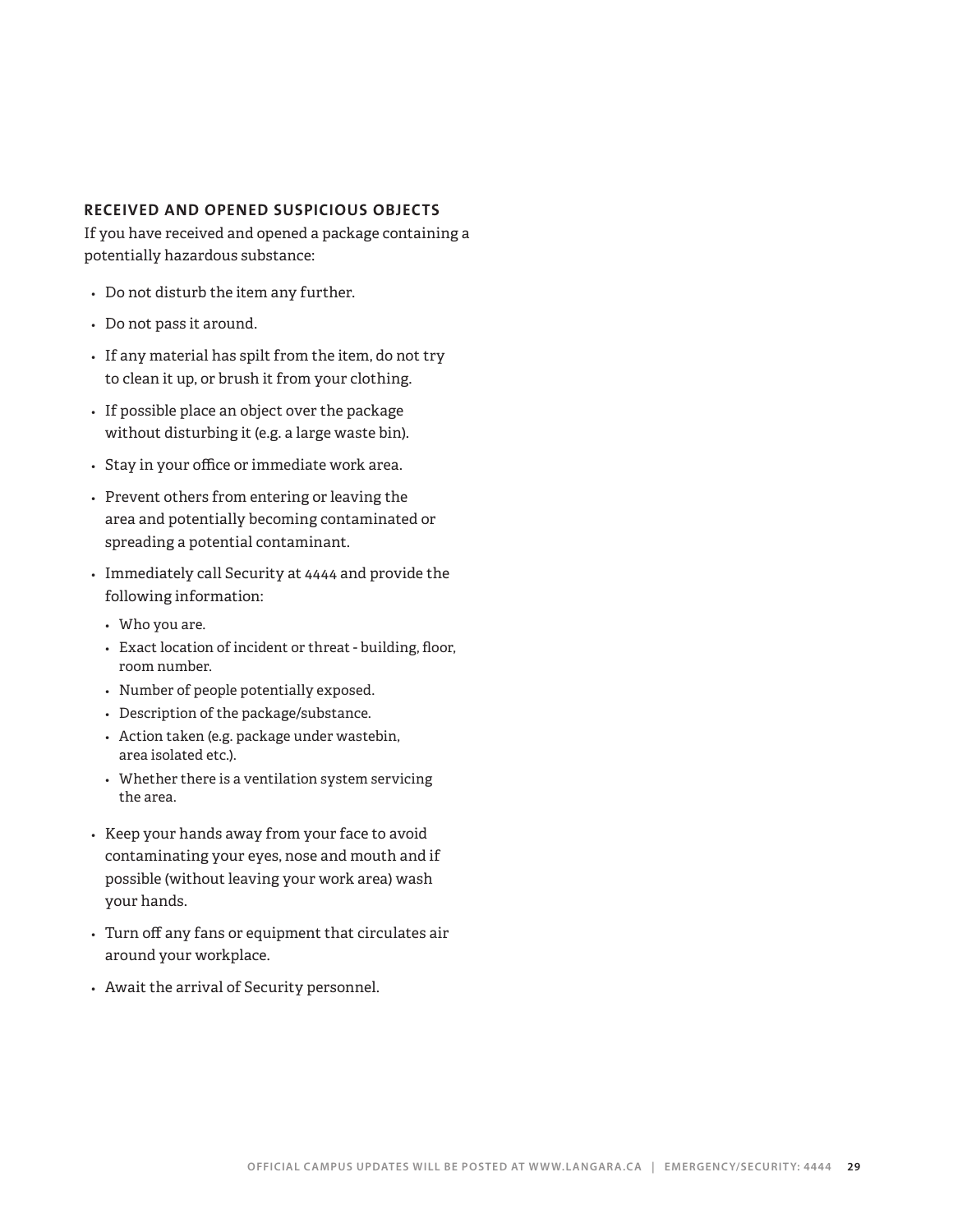# **Severe Weather**

**Severe weather conditions can occur suddenly or be predicted ahead of time. Severe weather likely to occur in this area includes accumulations of snow and ice, heavy rains, and high winds.**

### **CAMPUS CLOSURE**

A decision to close the College, a single location or any part of the College may result from any number of hazards – most commonly severe weather conditions. The decision to close or discontinue normal campus operations is made by the President or designate in consultation with other administrators.

In the event of a closure, the College will post a notice on the College homepage at www.langara.ca and contact major radio and TV stations to make an announcement.

If a decision is made for an unplanned closure of the College, or any part of the College, during scheduled working hours, the President's Office notifies the Vice-Presidents, Deans, Directors and Associate Deans who are responsible for advising the supervisors in their respective areas.

### **PERSONAL SAFETY**

### **Snow and Ice**

To the greatest extent possible, walk only on paths that have been cleared or sanded. Wear appropriate footwear. Stay clear of sagging or downed power lines. Heavy snow and ice may cause tree limbs to fall; avoid areas with the heaviest concentration of trees. Exercise extreme caution when driving.

### **Heavy Rains and Flooding**

In the case of extensive roof or window leaks or imminent flooding of ground areas, unplug electrical devices and secure all equipment by moving or covering it (see Flooding section on page 29).

### **High Winds**

If possible, remain inside the building, away from windows. When outside, avoid areas with the heaviest concentration of trees. Stay clear of sagging or downed power lines.

### **REPORTING HAZARDS**

Emergency situations that require immediate action and other hazardous conditions that pose a danger to individuals or campus property should be reported to Security at 4444.

### **Securing Records and Equipment**

Power outages may occur as a result of severe weather conditions. Equipment and office and laboratory materials could be damaged by flooding or conditions occurring as a result of broken windows or other damage to a building. Take appropriate action to secure vital records, equipment, and chemicals.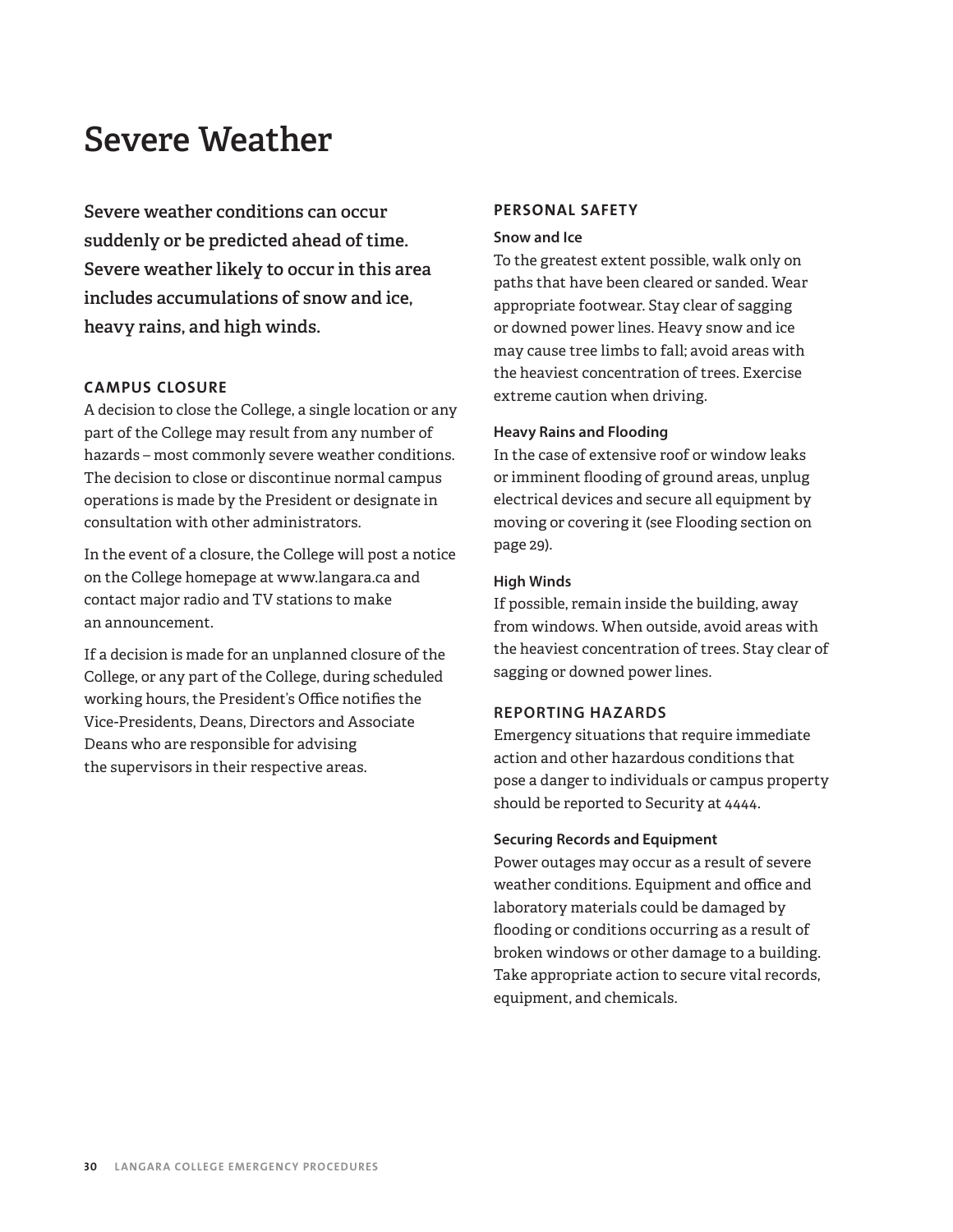# **Flooding**

### **MAJOR IMMINENT FLOODING**

- *•* Call Security at 4444 and provide the following information**:**
	- *•* Who you are.
	- *•* Contact Information.
	- *•* Exact location of flood building, floor, room number.
	- *•* Information about the situation.
- *•* Secure vital equipment, records, and chemicals (move to higher, safer ground).
- *•* Shut off all electrical equipment.
- *•* Secure all laboratory experiments, educational aids, demonstration equipment.
- *•* Wait for instructions from Security or Senior College Personnel.
- *•* Do not return to your building unless you have been instructed to do so by Security, Senior College Personnel, or Facilities personnel.

### **MINOR IMMINENT FLOODING**

- *•* Minor or area flooding of the campus is a more likely scenario. This could be the result of major, multiple rainstorms, or a water-main break.
- *•* In the case of imminent minor, weather-related flooding, Langara College will monitor the local weather service and other emergency advisories to determine necessary action such as evacuation of areas and cancellation of classes.
- *•* In case of water-main failure, affected areas of the campus may require immediate evacuation.

### **EVACUATION**

- *•* If advised to evacuate, do so immediately. Help anyone who needs assistance .
- *•* Follow instructions from the Security or Senior College Personnel.
- *•* Follow recommended evacuation routes shortcuts may be blocked.
- *•* If you are in a car and it stalls in a flooded area, abandon it immediately and climb to higher ground. Many deaths have occurred from attempts to move stalled vehicles.
- *•* If walking, climb to high ground and stay there.
- *•* Avoid walking through flood waters. If it is moving swiftly, even water six inches deep can sweep you off your feet.

### **AFTER A FLOOD**

- *•* Flood dangers do not end when the water begins to recede.
- *•* Listen to the radio or television, and do not return to the area until authorities indicate it is safe to do so.
- *•* Stay out of buildings if flood waters remain around the building.
- *•* Water may be contaminated by sewage, waste or chemicals.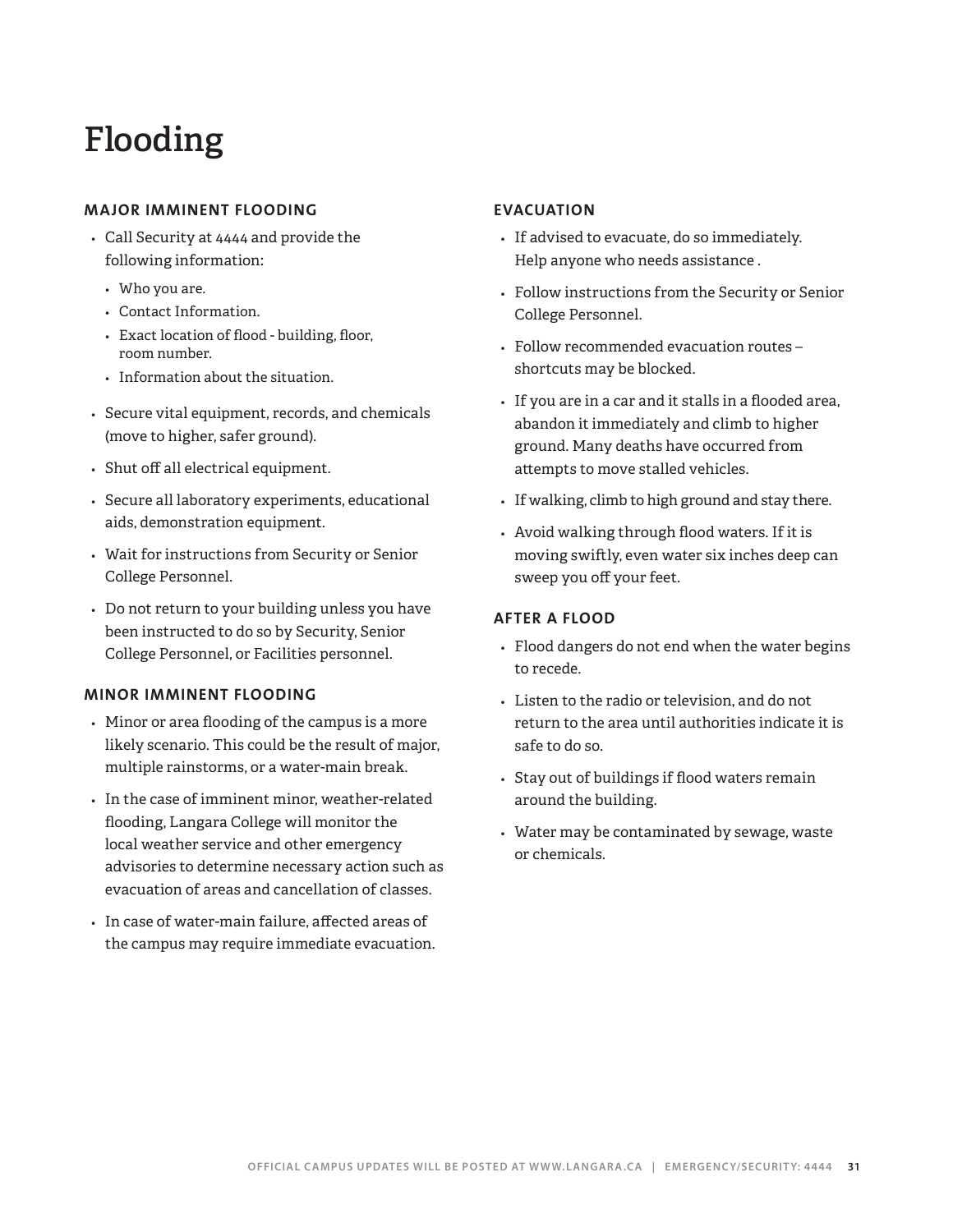# **Earthquake**

The biggest dangers during an earthquake stem from:

- *•* Falling objects (pictures, items in cupboards and on shelves, ceiling tiles and fixtures, furniture, file cabinets, and bookshelves).
- *•* Swinging doors and broken windows.
- *•* Fires (from broken natural gas lines or electrical short circuits).

### **IF YOU ARE INSIDE A BUILDING DURING AN EARTHQUAKE**

- *•* Stay inside.
- *•* Take cover underneath a desk or table or against an inside wall, protecting your head and neck.
- *•* Stay away from windows where glass can shatter and objects could fall on you.
- *•* Do not use elevators.

### **IF YOU ARE OUTDOORS DURING AN EARTHQUAKE**

- *•* Stay in an open area away from trees, buildings, walls, and power lines. Do not enter the building.
- *•* Drop to your knees and get into a fetal position, close your eyes and cross your arms over the back of your neck for protection.
- *•* Stay in a fetal position until the shaking stops.
- *•* In a moving vehicle, stop quickly and stay in the vehicle. Once the shaking has stopped, proceed with caution.
- *•* Avoid bridges or ramps that may have been damaged by the quake.

### **AFTER SHAKING STOPS**

- *•* Be prepared to evacuate if instructed to do so. The decision to evacuate the campus will be based on the severity of the earthquake and the damage to the buildings.
- *•* Do not use regular or cellular phones except to report serious injuries.
- *•* If personnel are instructed to evacuate, follow the College's evacuation procedures (see page 10).
- *•* Assist in the building evacuation of people with disabilities (see page 12).
- *•* Security or Senior College Personnel will provide instructions for immediate action by means of door-to-door alert, police-vehicle loud speakers, fire alarms, and bull-horns.
- *•* Do not enter any building that is deemed to be or appears unsafe.
- *•* Leave the area if you smell gas or fumes from other chemicals.
- *•* Be prepared for aftershocks.
- *•* Help injured or trapped people. If able, give first aid where appropriate.
- *•* Do not move the seriously injured unless they are in immediate danger of further injury.
- *•* Call Security at 4444 for help.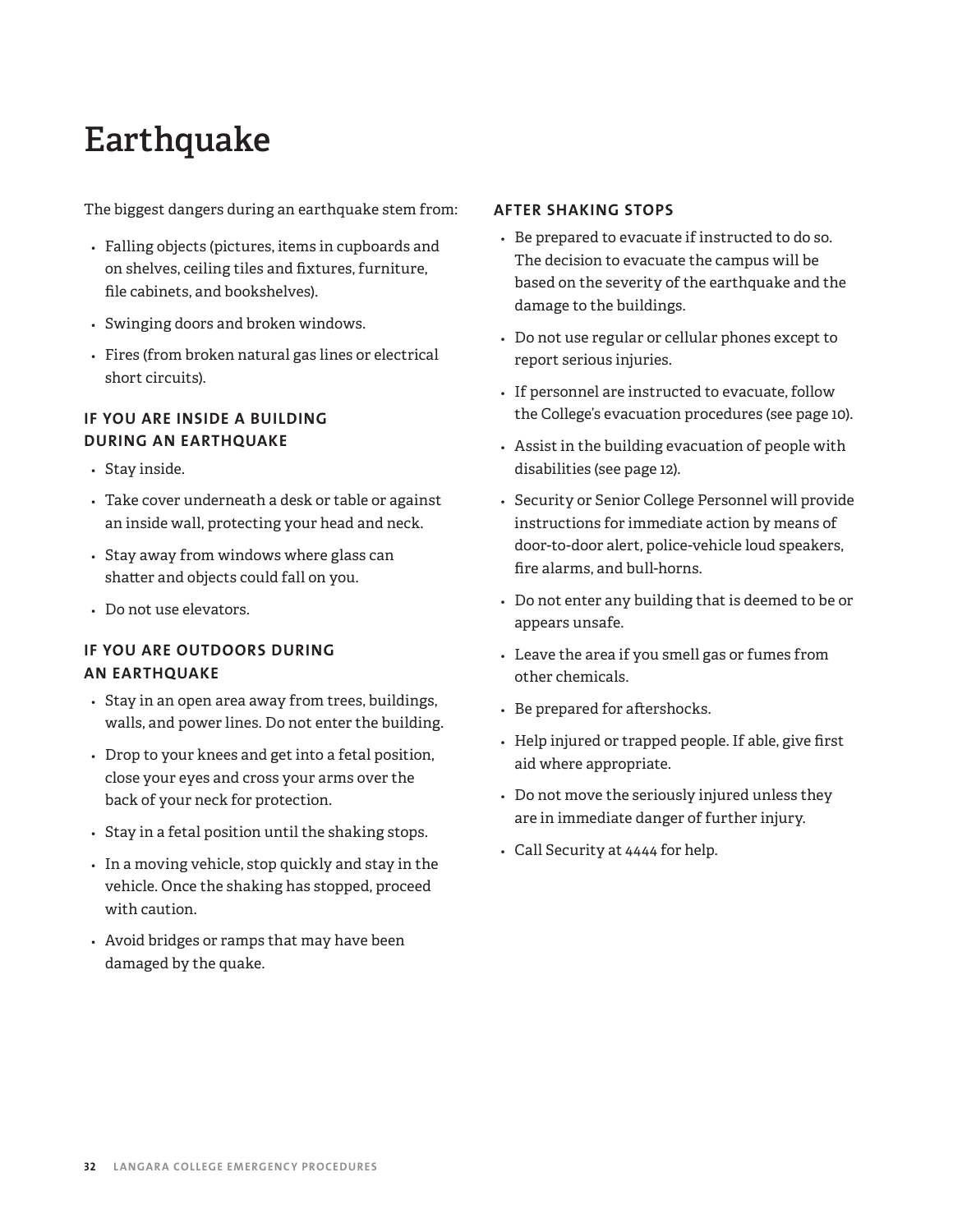# **Civil Disturbances Armed Intruder**

**Civil disturbances include riots, property damage, threatening individuals, or assemblies that have become significantly disruptive.** 

Demonstrations are visible actions designed to advocate a position on a particular issue. Most are peaceful and only occasionally problematic when they obstruct College business. Langara College Security will attempt to monitor demonstrations that have a potential for violence, property damage, or disruption.

### **OCCUPANTS**

- *•* Avoid provoking or obstructing demonstrators.
- *•* Secure your area (lock doors and safes; remove files, vital records, and secure expensive equipment).
- *•* Avoid area of disturbance.
- *•* Continue with normal routines as much as possible.
- *•* If the disturbance is outside, stay away from doors or windows. Stay inside.
- *•* If security personnel are not already present, call Security at 4444 to alert them to the situation.

**When intruder(s) are actively discharging firearms on the campus, there is little or no time to react. Until police arrive to take immediate action to end the danger, take the steps below to help keep you safe:** 

### **OCCUPANTS DISTANT FROM INTRUDER**

If you are distant from the intruder and able to exit the building:

- *•* If you are able to do so without putting yourself in danger, exit the building immediately.
- *•* Leave your belongings, collecting them will slow you down.
- *•* Tell anyone you encounter to exit the building immediately.
- *•* DO NOT USE ELEVATORS. Know where you are and the locations of all possible exits (i.e. stairwells, doors, and/or windows).
- *•* Follow all instructions from Security or Senior College Personnel.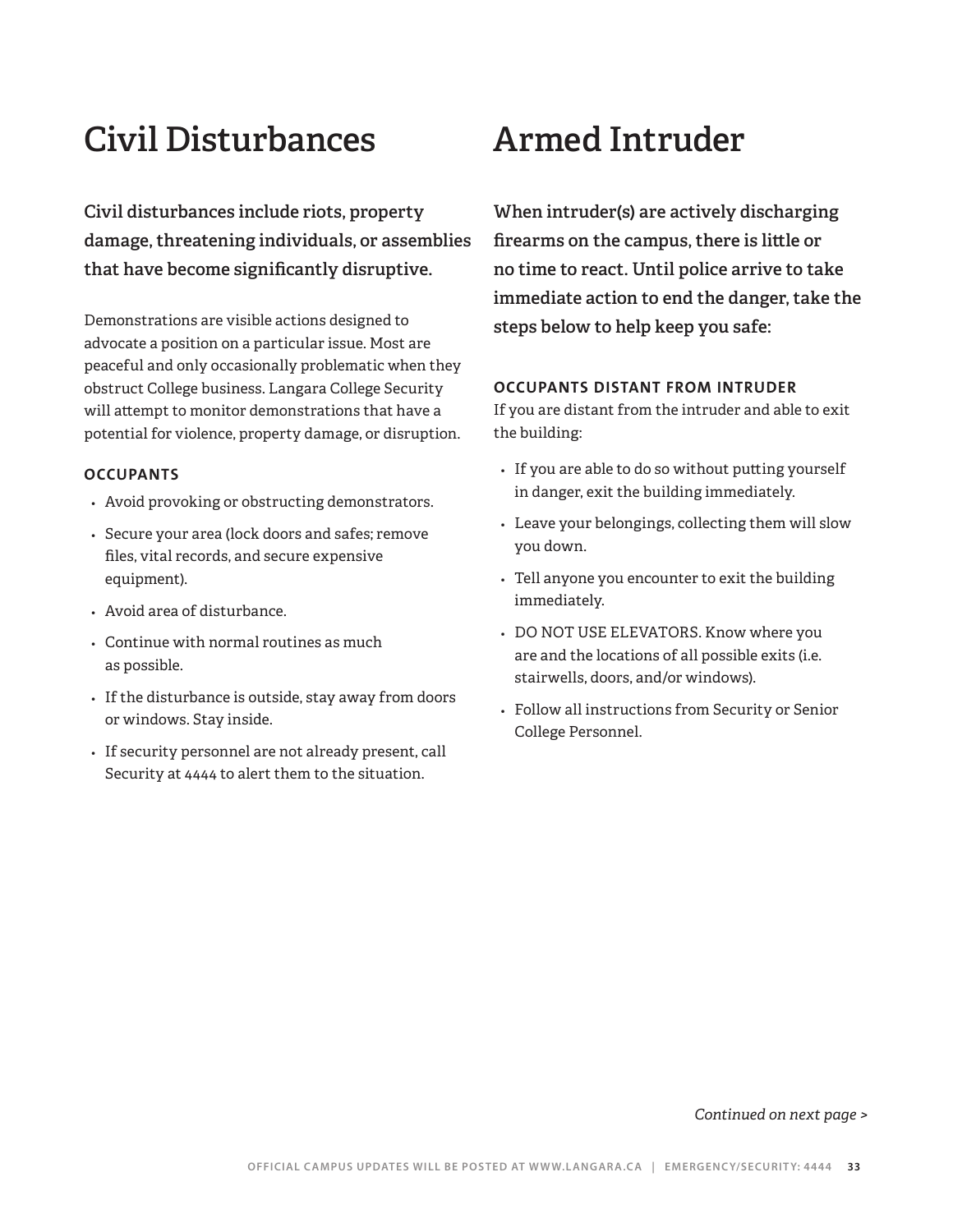### **If police units have arrived on scene:**

- *•* Do not panic, scream or yell.
- *•* Move toward any police vehicle when safe to do so.
- *•* Keep your hands elevated with open palms visible.
- *•* Do not carry anything in your hands as these may be mistaken as weapons.
- *•* Do exactly and immediately what the police tell you to do.
- *•* Do not leave the area entirely. You may have information that responding police officers will need.
- *•* Once in a safe place, stay where you are.

### **If police are not on scene:**

- *•* Do not panic, scream or yell.
- *•* Find a safely covered area (not a parking lot) or move to a safe building evacuation zone (see map on page 37).
- *•* Keep your hands elevated with open palms visible.
- *•* Do not carry anything in your hands, items may be mistaken for weapons.
- *•* If able to do so, call 911 (9-911 from a campus phone), state the type of emergency and request assistance.
- *•* Immediately call Security at 4444 to inform them of the details of your 911 call.
- *•* Wait for the police to arrive.

### **Provide police and Security with the following information:**

- *•* Your name and contact information.
- *•* Location of the incident (be as specific as possible).
- *•* Number of intruders (if known).
- *•* Identification of the intruder (if known).
- *•* Description of the intruder (if known).
- *•* Number of persons who may be involved.
- *•* Your location.

### **SHELTER-IN-PLACE**

If you are in close proximity to intruder and unable to safely exit the building:

- *•* Go to the nearest room or office; do not hide in washrooms; stay out of hallways.
- *•* Close and lock or barricade the door. If there is a glass window in the door, cover it over.
- *•* Remain quiet and act as if nobody is in the room.
- *•* Silence all electronic devices.
- *•* Remain out of sight of the door(s) and/or window(s).
- *•* If in a group of people, spread out throughout the room and take cover.
- *•* Plan with others what you will do as a team should the intruder enter your room.
- *•* Do not leave a place of safety. Do **NOT** answer the door.
- *•* Follow all instructions from Security or Senior College Personnel.
- *•* If able to do so, **call 9-911**, state the type of emergency and request assistance.
- *•* Immediately call Security at 4444 to inform them of the details of your 911 call.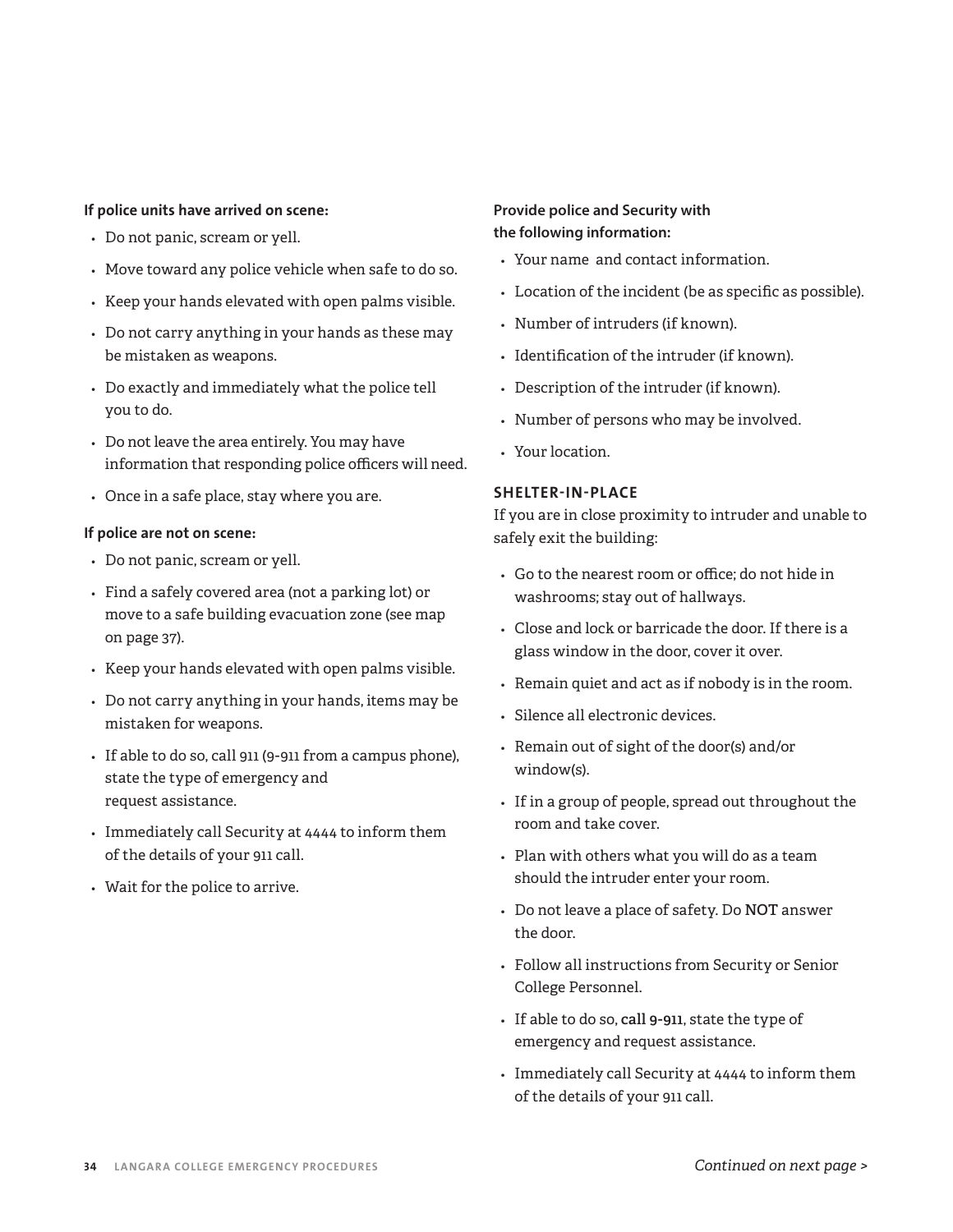- *•* Should the fire alarm sound do **NOT** evacuate the building unless:
	- *•* You have been instructed to do so by Security or Senior College Personnel.
	- *•* You have been advised by police/security to evacuate.

### **OCCUPANTS IN CLASSROOMS OR OFFICES**

- *•* If you are a distance away from the intruder, attempt to exit through the window (ground floor only). Move to a safe exterior place with your hands on your head.
- *•* If the windows don't open, or you cannot break them, or you are not on a ground floor: Get out of sight from the door. Stay low and quiet.

### **Occupants in hallways or corridors**

- Get out of the hallways.
- Unless you're very close to an exit, do NOT run down long halls to get to an exit.
- *•* Go into a room that is not already secured and secure it. Do NOT hide in washrooms.

### **OCCUPANTS IN LARGE ROOMS OR AUDITORIUMS**

If in a theatre or other large room and the intruder(s) are not present:

- *•* Move to and out the external exits.
- *•* Move toward any police. Keep your hands on your head.
- *•* Follow police instructions.

### **OCCUPANTS TRAPPED WITH INTRUDER**

If you are trapped with the intruder:

- *•* Don't do anything to provoke him/her.
- *•* Try to keep your emotions under control so you can think
- *•* As a last resort, when your life is in imminent danger, attempt to disrupt and/ or incapacitate the intruder by acting as aggressively as possible against him/her.
- *•* Throw items and improvise weapons. Commit totally to your actions.
- *•* When and where possible help others
	- *•* Keep others away from the danger area
	- *•* Aid the injured (i.e. first aid)
	- *•* Help others to stay calm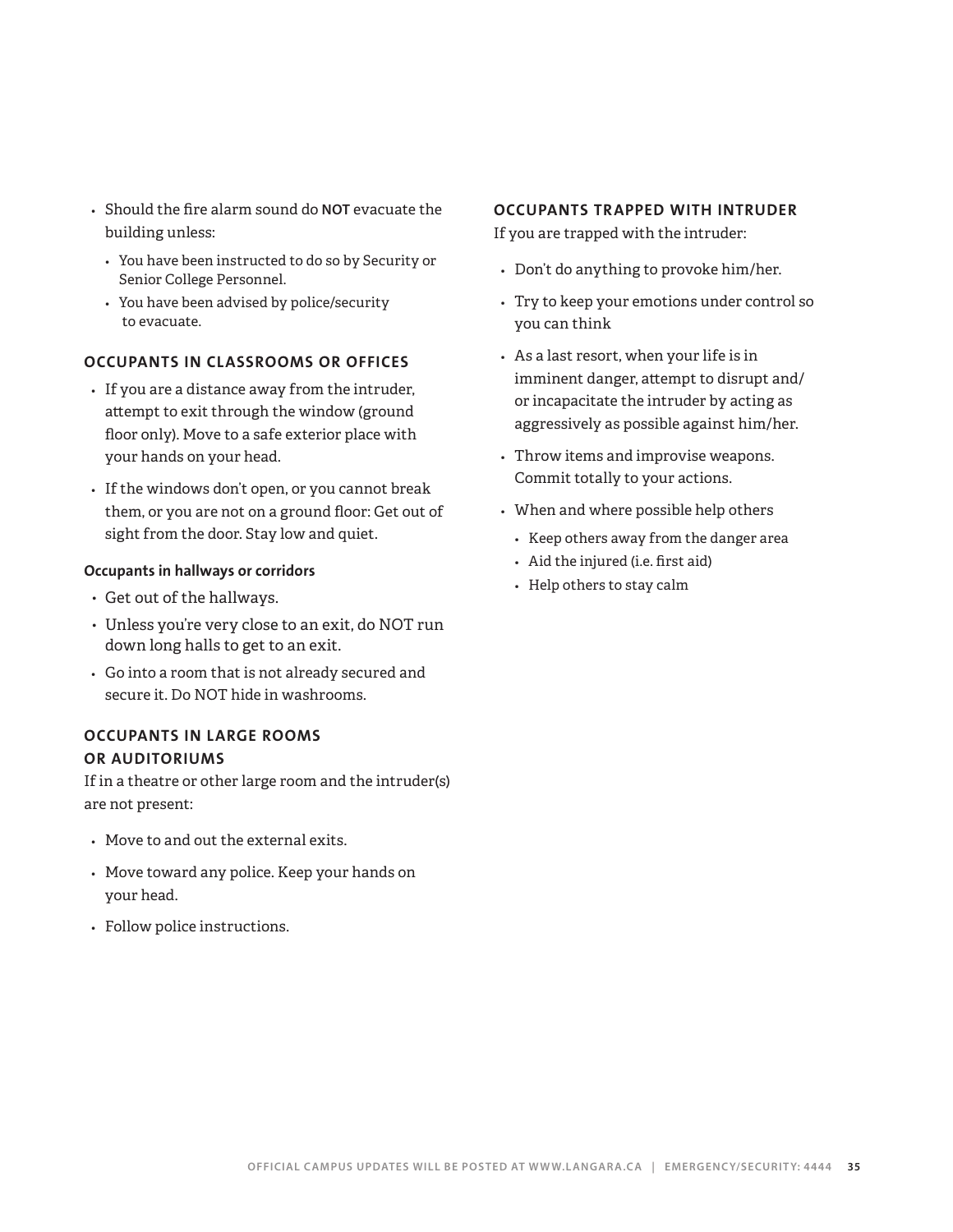# **Threatening and Violent Behaviour**

**Threats may be indirect expressions of frustration or anger directed toward a person/ office or direct statements of intent to harm. These situations are complex, and individuals are not expected to assess whether the threat is serious and might actually lead to harm. Take seriously any behaviours or words implying a threat and consult appropriate people.** 

### **STEPS TO FOLLOW**

If the threat is immediate, leave the situation if possible and call Security at 4444, state the type of emergency and request assistance. If threats or behaviours indicate possible danger, personal safety is the top priority.

### **ANGRY OR HOSTILE INDIVIDUALS**

- *•* Stay calm. Listen attentively. Maintain eye contact.
- *•* Be courteous. Be patient. Be respectful.
- *•* Keep the situation in your control.
- *•* Keep arms length distance.

### **VERBAL THREATS**

- *•* Signal a co-worker or supervisor, that you need help (have a prearranged code or alarm system).
- *•* Do not make any calls yourself. Have someone call Security at 4444 and provide the following information:
	- *•* Who you are;
	- *•* Contact Information; and
	- *•* Exact location of threat building, floor, room number.

### **THREATS WITH A WEAPON**

- *•* Stay calm.
- *•* Maintain eye contact.
- *•* Stall for time. Keep talking but follow instructions from the person who has the weapon.
- *•* Don't risk harm to yourself or others. Never try to grab the weapon.
- *•* Watch for a possible chance to escape to a safe area.

### **POST-INCIDENT**

If the threat is serious and could endanger a member of the College community:

- *•* Call **911** (9-911 from a campus phone).
- *•* Immediately call Security at 4444 and inform Security of the details of your 911 call.
- *•* Advise your supervisor, manager or department head of the incident.
- *•* If the incident involves an employee, call human resources.
- *•* If the incident involves a student, call the Dean of Student Services (local 5435) and/or the Manager, Safety & Security (local 4444).

### **DOCUMENTATION**

As soon as possible after the incident:

- *•* Describe the sequence of statements and the context.
- *•* Give details. Is there a history of animosity? Have threats been made in the past?
- *•* Is the person known to have a weapon? This information is important in evaluating the level of risk.
- *•* Provide documentation to security.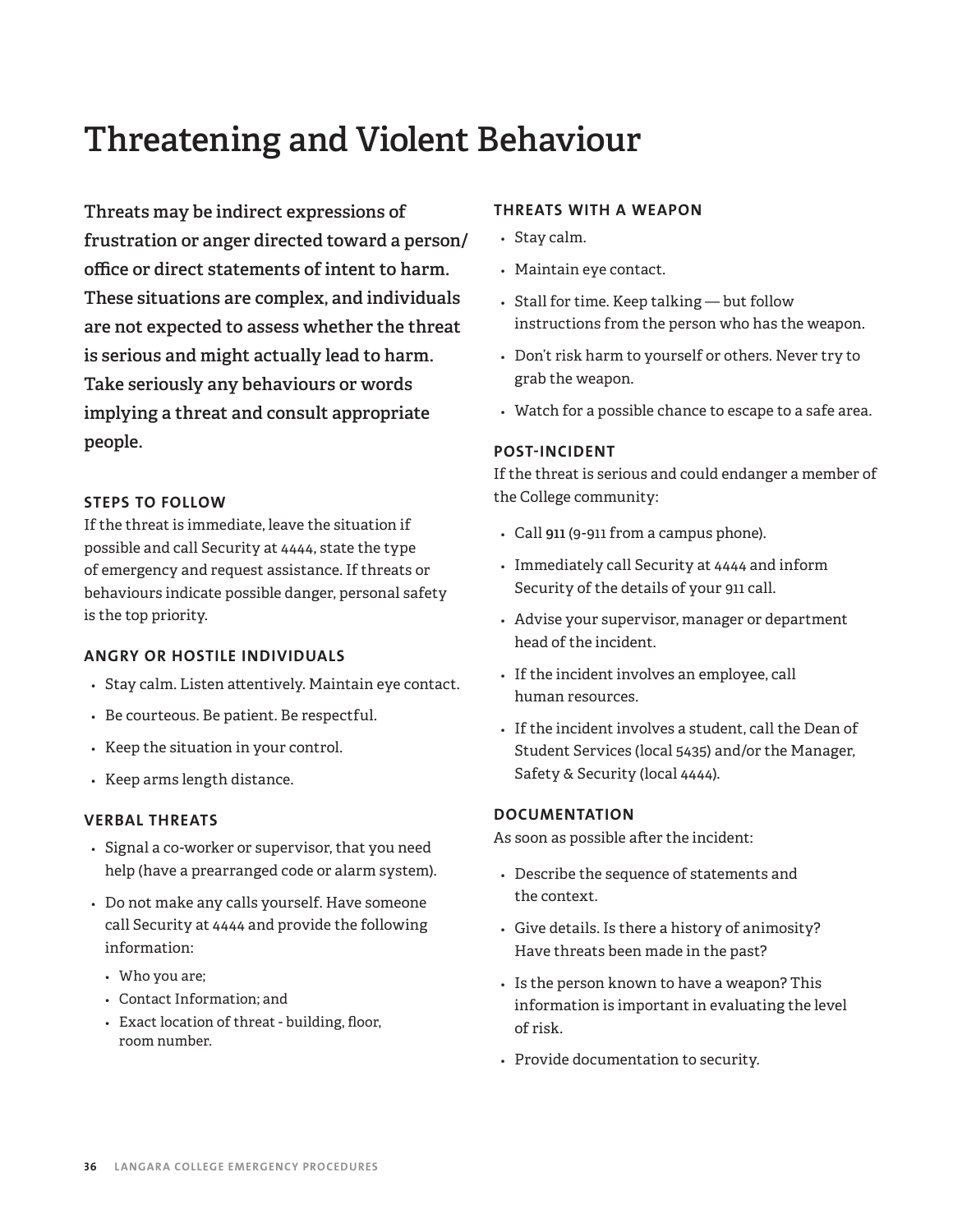# Langara College Site Plan **Langara College Site Plan**

# SAFE ASSEMBLY AREAS (AA) & OUTDOOR EMERGENCY CALL STATIONS **SAFE ASSEMBLY AREAS (AA) & OUTDOOR EMERGENCY CALL STATIONS**



Area will be used by the Daycare Facility staff as a master area to account for the children Area will be used by the Daycare Facility staff as a master area to account for the children in a relatively safe and controlled area prior to moving them as a group to a designated in a relatively safe and controlled area prior to moving them as a group to a designated \***AA4** is an interim Assembly Area for the Campus Daycare Facility only. This Assembly Assembly Area as quickly as practical. Assembly Area as quickly as practical.

Emergency Assistance

Emergency Assistance

RED (outdoor) Emergency Call Stations

RED (outdoor)

Emergency Call Stations

YELLOW (outdoor) Emergency Call Stations

 $\bullet$ 

Emergency Call Stations YELLOW (outdoor)

Towers